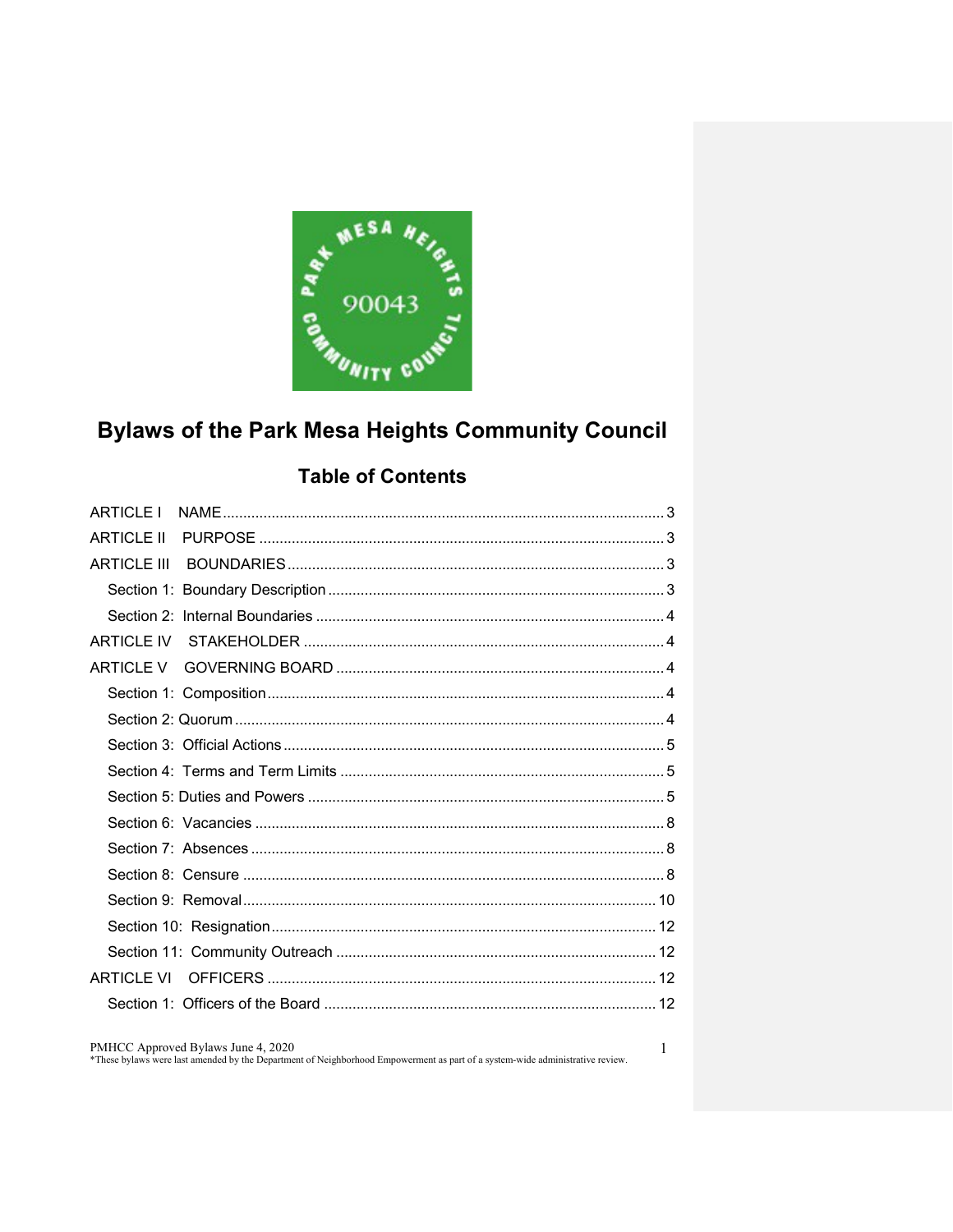| Section 5: Restrictions on Candidates Running for Multiple Seats 22 |  |  |  |  |
|---------------------------------------------------------------------|--|--|--|--|
|                                                                     |  |  |  |  |
| <b>ARTICLE XI</b>                                                   |  |  |  |  |
|                                                                     |  |  |  |  |
|                                                                     |  |  |  |  |
|                                                                     |  |  |  |  |
|                                                                     |  |  |  |  |
|                                                                     |  |  |  |  |
|                                                                     |  |  |  |  |
| ATTACHMENT A - Map of Park Mesa Heights Community Council 255       |  |  |  |  |
|                                                                     |  |  |  |  |

2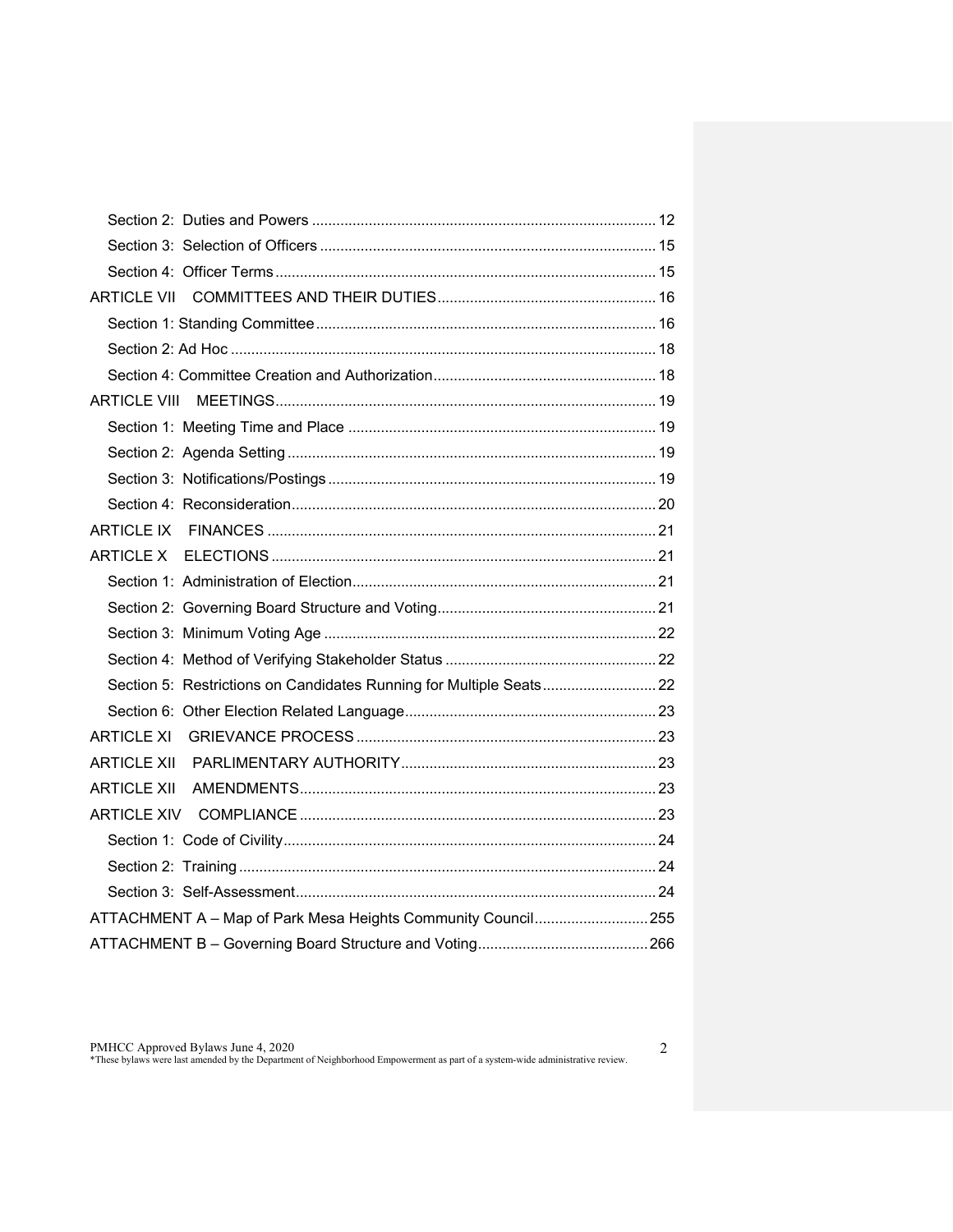### **ARTICLE I NAME**

<span id="page-2-1"></span><span id="page-2-0"></span>The name of this Neighborhood Council shall be the Park Mesa Heights Community Council ("PMHCC" or "Council").

## **ARTICLE II PURPOSE**

A. The **MISSION** of the PMHCC is to create a vibrant, safe, beautiful and cohesive community of which all Stakeholders can be proud. The Council will serve to empower our Stakeholders, advocate on behalf of the Park Mesa Heights areaand serve as a liaison between our Stakeholders and other Organizations and agencies/entities within the City of Los Angeles.

B. The **PURPOSE** of the PMHCC is to:

- 1. Establish an open line of communication between Stakeholders and City agencies;
- 2. Create a more livable community by increasing the safety and beauty of our community;
- 3. Provide an open process by which all Stakeholders may involvethemselves in affairs of the community;
- 4. Educate and empower Stakeholders so they can make informed decisions about the quality and condition of the community and resolve common problems; and
- 5. To create a forum that allows Stakeholders to address and expressopinions on community issues.

## **ARTICLE III BOUNDARIES**

### <span id="page-2-3"></span><span id="page-2-2"></span>**Section 1: Boundary Description**

The Council is comprised of Stakeholders from three (3) communities: Hyde Park, Angeles Mesa and View Heights. The boundaries for the Council shall be:

- A. **North**: Vernon Avenue, between the western boundary for the City of Los Angeles and Arlington Avenue.
- B. **West**: Beginning at Vernon Avenue and the western boundary for the City of Los Angeles shall continue south following the western boundary for the city of Los Angeles until it reaches La Brea Avenue. The boundary shall then continue south along La Brea Avenue to the southern boundary for the City of Los Angeles.
- C. **South**: Beginning at La Brea Avenue and the southern boundary for the City of Los Angeles shall continue east along the southern boundary for the City of Los Angeles until it reaches Van Ness Avenue.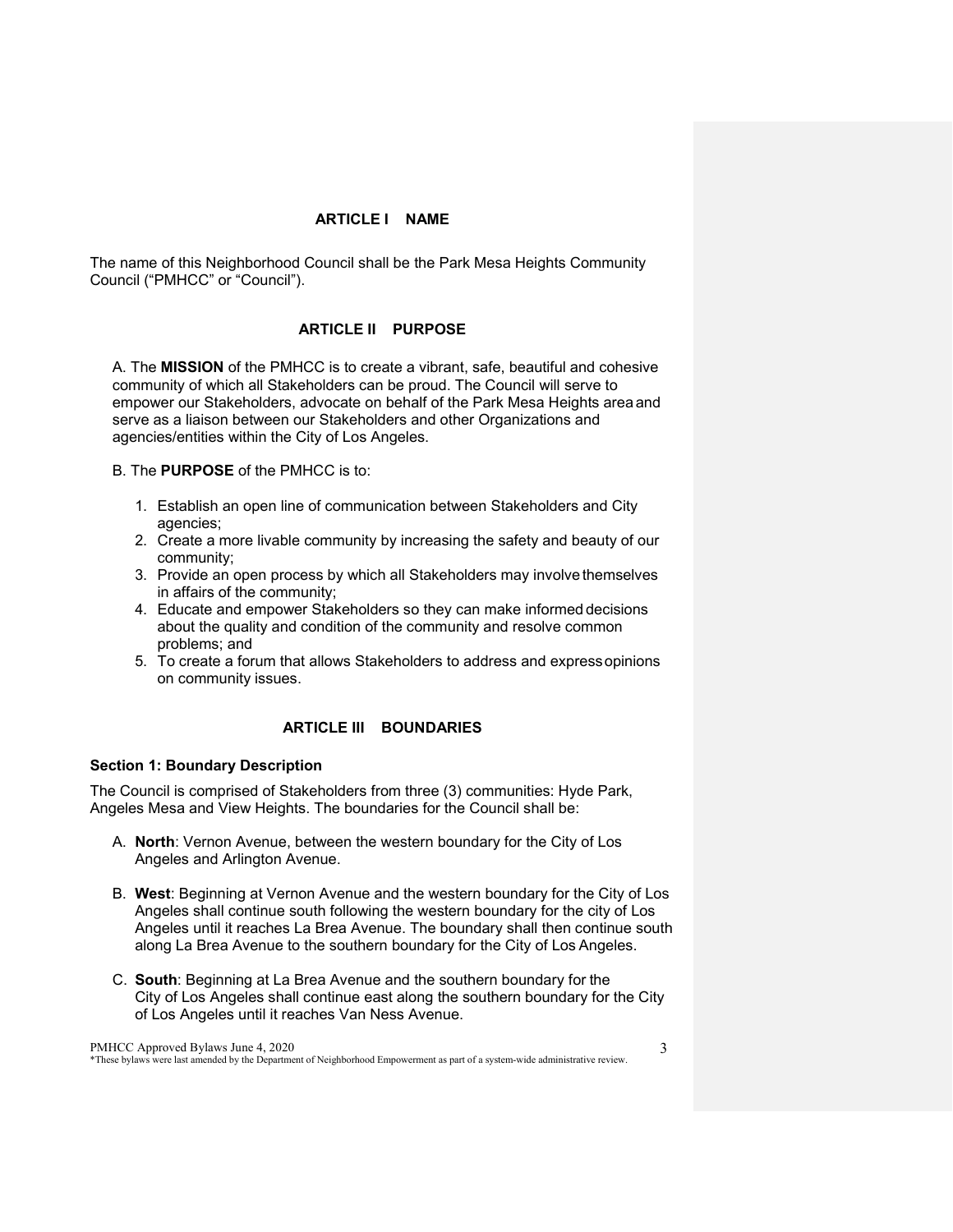D. **East**: Arlington Avenue between Vernon Avenue and Slauson Avenue and shall continue south on Van Ness Avenue to 76th Street. The boundaries of the Council are set forth in Attachment A - Map of Park Mesa Heights Community Council.

The Park Mesa Heights Community Council is bound by and encompasses the City of Los Angeles Postal Zip Code section 90043

#### <span id="page-3-0"></span>**Section 2: Internal Boundaries**

ANGELES MESA boundaries are: to the NORTH is Vernon; to the SOUTH it's W. 54th Street; to the EAST it's Arlington/Van Ness; to the WEST its West Blvd running along the Los Angeles City and County lines.

HYDE PARK : to the NORTH is W.54th Street; to the EAST its Van Ness; to the WEST its West Blvd running south to W.74th street where it runs east to Victoria Ave then south to W.79th street turning north on Madden Avenue to W.76th street to Van Ness; to the SOUTH its W.74th Street between West Blvd and Victoria Avenue, W.79th between Victoria Ave and Madden Ave and W.76th street between Madden Ave and Nan Ness Ave.

VIEW HEIGHTS boundaries to be: " THE EASTERN boundary runs along West Blvd from W.64th Street in the south to the City of Los Angeles boundary in the north. THE NORTHERN boundary runs along the boundary between the city of Los Angeles and the County of Los Angeles from West Blvd west to Angeles Vista Blvd. THE WESTERN Boundary, the western boundary runs from Angeles Vista Bl south along the boundary between the City of Los Angeles and the County of Los Angeles to Fair Place continuing south to W.64th Street. THE SOUTHERN boundary runs from Fair Place along 64th Street east to West Blvd.

## **ARTICLE IV STAKEHOLDER**

<span id="page-3-1"></span>Neighborhood Council Membership is open to all stakeholders. Stakeholders shall be defined as those who live, work, or own real property in the neighborhood and also those who declare a stake in the neighborhood as a community interest stakeholder, defined as a person who affirms a substantial and ongoing participation within the neighborhood council's boundaries and who may be in a community organization such as, but not limited to, educational, non-profit and/or religious organizations.

Neighborhood Council membership is open to all Stakeholders. A "Stakeholder" shall be defined as any individual who:

(1) Lives, works, or owns real property within the boundaries of the Neighborhood Council; or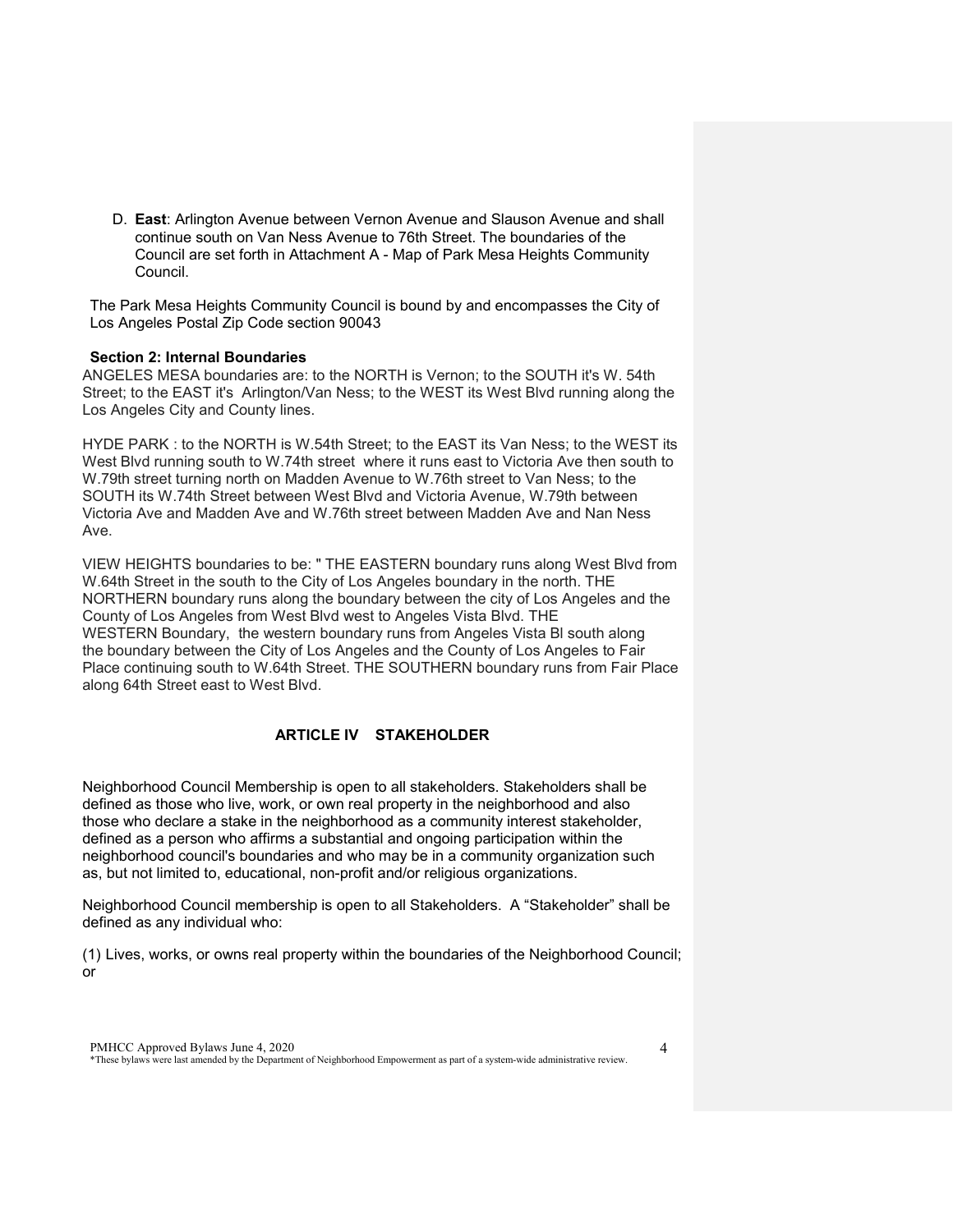(2) Is a Community Interest Stakeholder, defined as an individual who is a member of or participates in a Community Organization within the boundaries of the Neighborhood Council.

A "Community Organization" is an entity that has continuously maintained a physical street address within the boundaries of the Neighborhood Council for not less than one year, and that performs ongoing and verifiable activities and operations that confer some benefit on the community within the boundaries of the Neighborhood Council. A for-profit entity shall not qualify as a Community Organization. Examples of Community Organizations may include Chambers of Commerce, houses of worship or other faithbased organizations, educational institutions, or non-profit organizations.

[The definition of "Stakeholder" and its related terms are defined by City Ordinance and cannot be changed without City Council action. See Los Angeles Administrative Code Section 22.801.1]

## **ARTICLE V GOVERNING BOARD**

<span id="page-4-0"></span>The Board of Directors ("Board") shall be the Governing Body of the Council within the meaning of that term as set forth in the Plan for a Citywide System of Neighborhood Councils.

#### <span id="page-4-1"></span>**Section 1: Composition**

The Board shall have fifteen (15) members:

- A. Six (6) Executive Committee Officer President, Vice President, Secretary, Treasurer, Parliamentarian and Sergeant-at-Arms
- B. Nine (9) Board Representatives Senior (1), Faith Based Institution (1), Non-Profit Organization (1), Business (1), Youth/Educational Institution (1), three (3) Resident Representatives (one from each community represented by this Council, Hyde Park, Angeles Mesa and View Heights), and one (1) At-Large Representative

The Governing Board must, to the extent possible, reflect the diversity of the Neighborhood Council's Stakeholders. No single Stakeholder group shall hold a majority of Board seats unless extenuating circumstances exist and are approved bythe Department of Neighborhood Empowerment ("Department").

#### <span id="page-4-2"></span>**Section 2: Quorum**

Eight (8) Board members shall constitute a quorum of the full board. A quorum must exist to make binding decision of the Council.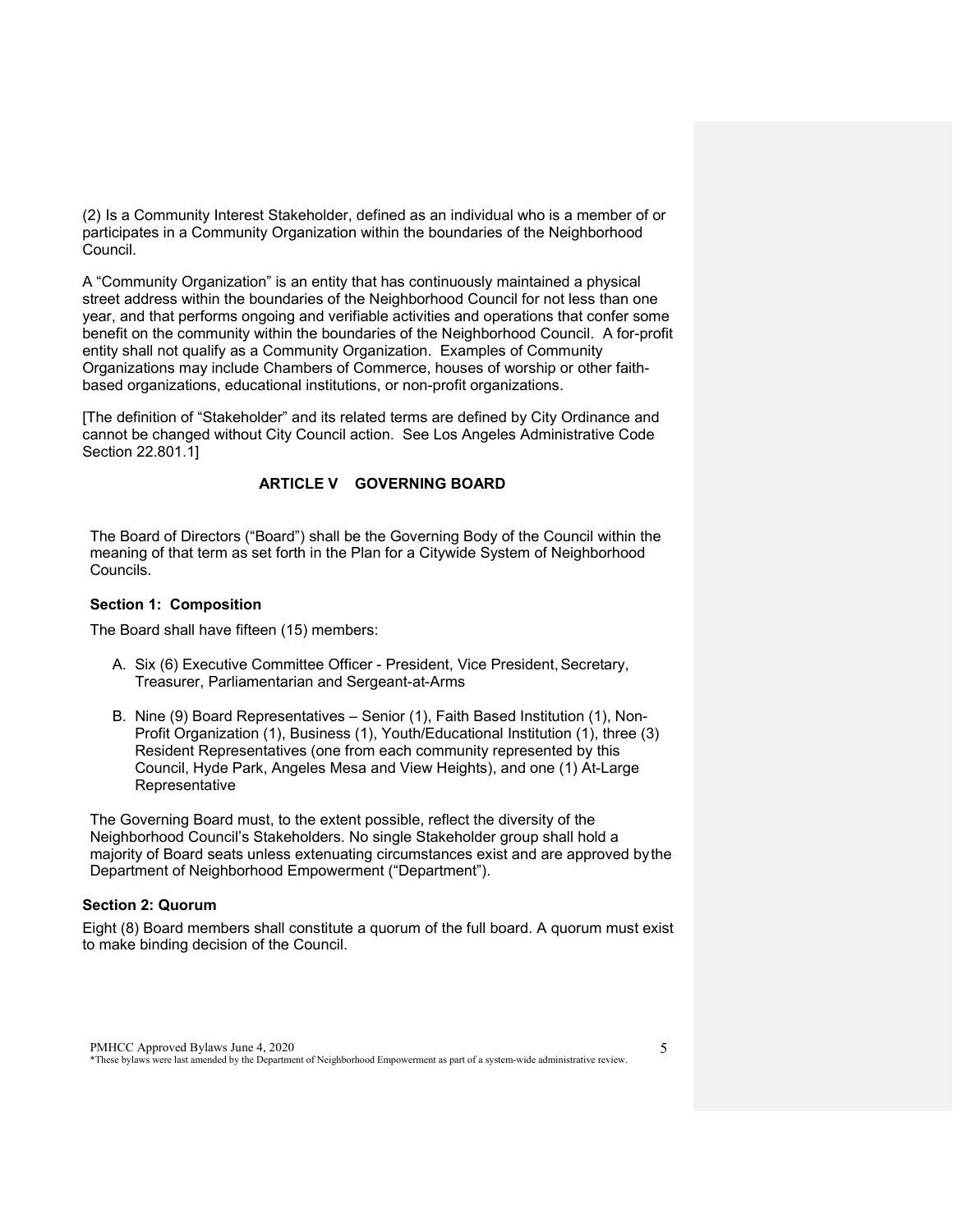#### <span id="page-5-0"></span>**Section 3: Official Actions**

A simple majority vote by the Board members present and voting, not including abstentions, at a meeting at which there is a quorum shall be required to take official action, unless specified otherwise in these Bylaws. A tie vote is a fail to pass.

This simple majority vote method applies to all committees except the Executive Committee which, in the case of a tie vote, the chairperson shall cast the deciding vote.

#### <span id="page-5-1"></span>**Section 4: Terms and Term Limits**

Board members shall serve a four (4) year staggered terms. There are no term limits.

Positions elected to a one (1) time, two (2) year term beginning in year 2010 shall be designated Group A. Positions elected to a four (4) year term beginning in year 2010 shall be designated Group B. Thereafter, beginning in year 2012, Group A shall also have a four (4) year term.

#### **Group A:**

President **Treasurer** Sergeant-at-Arms Business Representative Senior Representative Non-Profit Organization Representative Resident Representative (Hyde Park) Resident Representative (Angeles Mesa)

#### **Group B:**

Vice President **Secretary** Youth/Education Representative Faith Based Representative Parliamentarian Resident Representative (View Heights) At-Large Representative

#### <span id="page-5-2"></span>**Section 5: Duties and Powers**

The Board of Stakeholders shall establish the policies and procedures of the Council and shall review and recommend actions on issues affecting the Council Area. The board of Stakeholders shall direct all actives and affairs of this Council and all power shall be exercised by or under the direction of the Board of Stakeholders. The of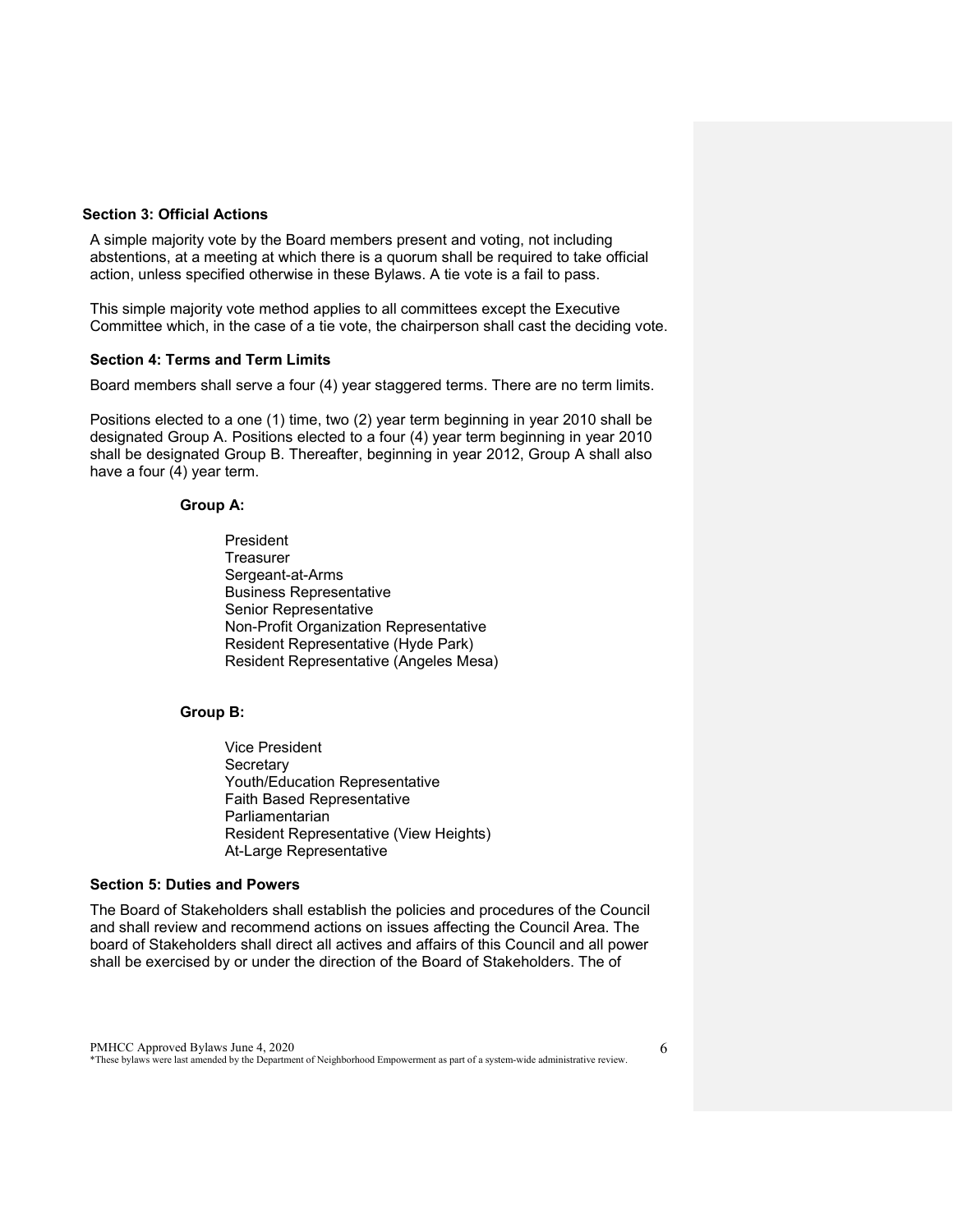Stakeholders of the Council is subject to the provisions of the law that these Bylaws relating to action required or permitted to be taken or approved by the Stakeholders of this Council.

The primary duties of the Board shall be to govern the Council and to carry out its objectives. No individual member of the Board shall speak for the Board or otherwise publicly represent a Board position unless authorized to do so by official action of the Board. The Board may, by official action, delegate to any individual the authority to present before any public body a standing Council position previously adopted by the Board or a statement that the Council has had insufficient time to develop a position or recommendation on a matter before that body. Such authority may be revoked at any time by the Board.

"Official Duties," as used in this Article shall mean and include acts done pursuant to authority conferred by law or within the scope of the council or in relation to matters committed by law to the Board of Stakeholders or Volunteers. Where there is willful misconduct or lack of good faith in the doing of any such acts, the same shall not constitute the performance in good faith of the official duties of any Board of Stakeholder Member, or Volunteers of the Park Mesa Heights Community Council with the operations of or effect of this Article.

- A. President See Article VI, Section 2, A.
- B. Vice President See Article VI, Section 2, B.
- C. Secretary See Article VI, Section 2, C.
- D. Treasurer See Article VI, Section 2, D.
- E. Parliamentarian See Article VI, Section 2, E.
- F. Sergeant-at-Arms See Article VI, Section 2, F.
- G. Nonprofit Organizations Representative

The Nonprofit Organizations Representative shall serve as a Council liaison to Service Planning Area 6 (SPA 6) meetings or send a representative. Meet with nonprofit or community organizations in the Council area and submits a written report at least quarterly. Collect, distribute, and submit information regarding nonprofit organizations in the Council area. Seek to add nonprofit organizational Stakeholders to the database. Perform other duties as determined by the Board.

Please note: "individual who is a member of or participates in a Community Organization." "Community Organization" is defined as "an entity that has continuously maintained a physical street address within the boundaries of the neighborhood council for not less than one year and that performs ongoing and verifiable activities and operations that confer some benefit on the community within the boundaries of the neighborhood council." "A for-profit entity shall not qualify as a Community Organization."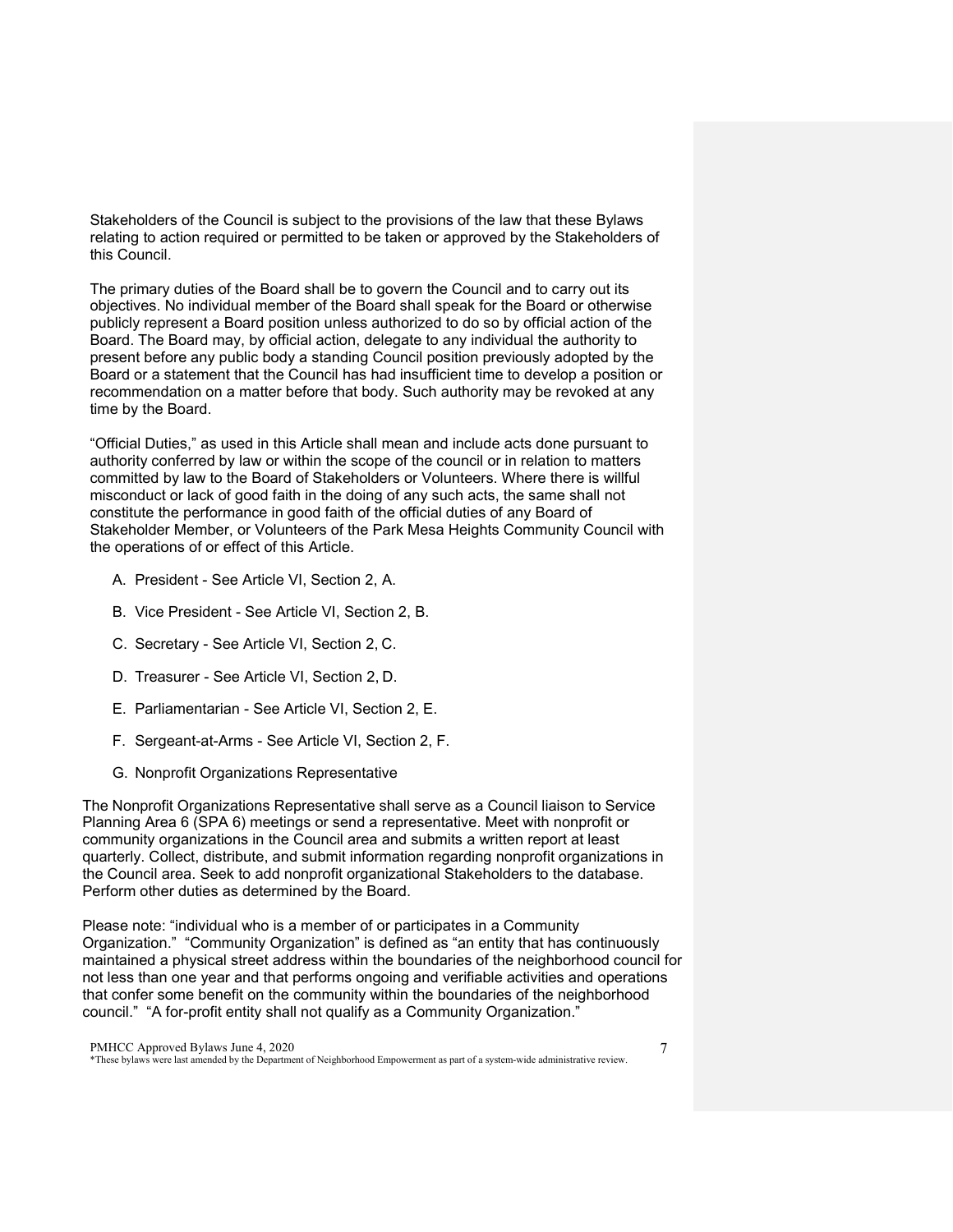#### H. Business Representative

The Business Representative shall serve as Council liaison to business related meetings, such as the Crenshaw Chamber of Commerce and the Hyde Park Merchants' Association. Submit a written report at the Regular Meeting at least quarterly. Collect, distribute, and submit information regarding business in the Council area. Seek to add business Stakeholders to the database. Perform other duties as determined by the Board.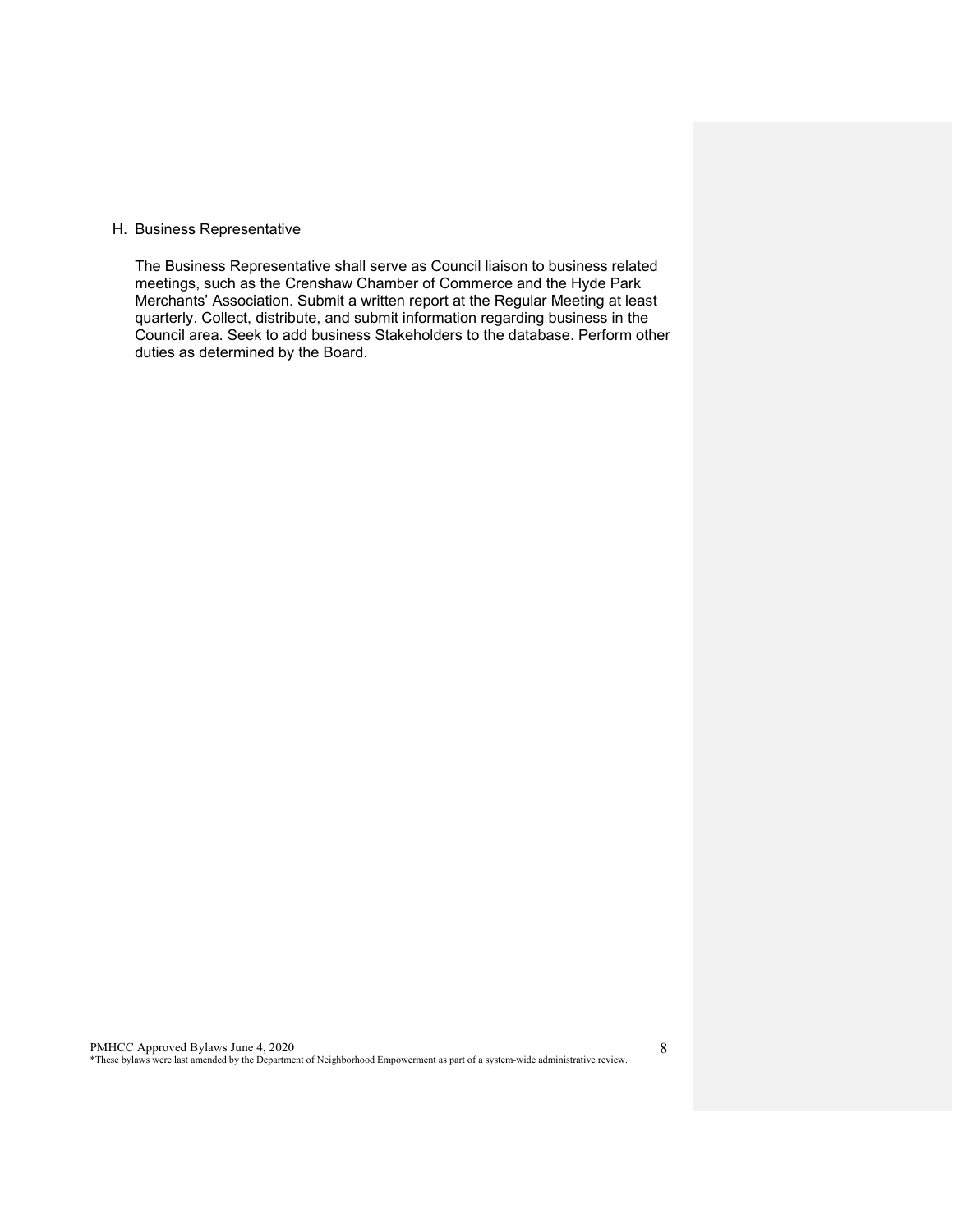I. Faith Based Institutions Representative

The Faith Based Representative shall meet with other Faith Based institutions Representatives at least quarterly. Submit a written report of activities at the Regular Meeting at lease quarterly. Collect, distribute, and submit information regarding Faith Based institution in the Council Area. Seek to add Faith Based institutional Stakeholders to the database. Perform other duties as determined by the Board.

J. Youth Representative/Educational Institutions Representative

The Youth Representative/Educational Institutions Representative shall develop youth related programs for youth in the Council area. Collect, distribute and submit information regarding youth programs and opportunities. Meet with educational representatives, such as District Advisory Council (DAC) and Parent Teacher Associations (PTA), at lease quarterly. Submit a written report of activities at the Regular Meeting at least quarterly. Seek to add young and educational institutions Stakeholders to the database. Perform other duties as determined by the Board.

K. At-Large Representative

Represent the Stakeholders who declare a stake or interest in the neighborhood and affirm a substantial and ongoing participation within the neighborhood council's boundaries.

- L. Senior Citizen Representative
- M. Resident Representatives (3)
- N. All records shall be maintained of all actives of the PMHCC, including but not limited to all financial reports, Board of Stakeholders, Standing Committees and Ad Hoc Committees Meetings. Records shall be maintained for five (5) calendar years after the date of said meetings. Records shall be destroyed after five (5) periods has expired.
	- a. At a minimum all records shall include, but not limited to a copy of meeting notices, agenda, and minutes.
	- b. Record of minutes taken at meetings shall include, but not limited to the date, time, location, meeting attendance and proceedings.
	- c. Financial records shall be kept in accordance with DONE and these Bylaws.
	- d. Financial reports shall include all appropriate information, as defined by these bylaws and DONE.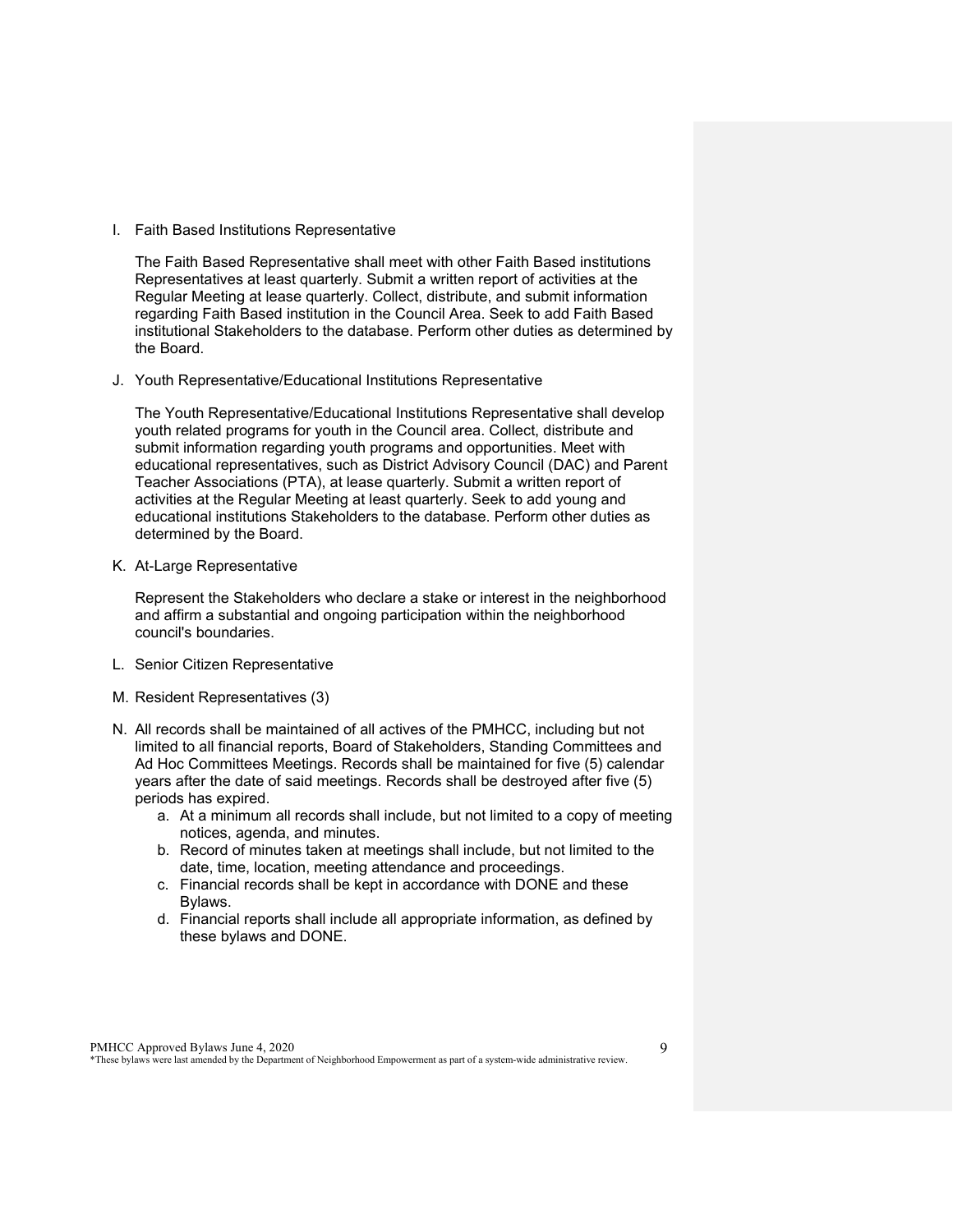- O. Each Board Member shall review all meeting minutes, board reports, and committee reports. A copy of each report submitted at a meeting shall be attached to the minutes of that meeting.
- P. Each Board Member is expected to take a position on at least one committee.

#### <span id="page-9-0"></span>**Section 6: Vacancies**

A vacancy on the Board shall be filled by a Stakeholder who satisfies the eligibility requirements for holding the vacated Board seat. The President shall have the discretion to nominate a candidate to fill the vacancy from any applicants or among any other qualified Stakeholders at any time, subject to a majority vote of the Board at a public meeting. The nominated applicant's term shall be limited to the term for the vacated seat.

The President shall perform "due diligence" in selecting the proposed nominee including but not limited to a personal interview and allowing the candidate to present at a general hall meeting.

#### <span id="page-9-1"></span>**Section 7: Absences**

Any Board Member who misses three (3) regularly scheduled consecutive Neighborhood Council Governing Board Meetings or, optionally, three (3) total Governing Board Meetings during any twelve (12) month period will be automatically removed from the Board. Each Council Board Member absence shall be recorded in the Council's Meeting Minutes or other manner of Council record keeping, and that, upon missing the required number of Board Meetings for removal, the President shall mail a letter "Certified Return Receipt, with a stamped self-addressed return envelope" alerting the Board Member that he/she is in jeopardy of losing the Board position. If the Board Member fails to respond with ten (10) calendar days of the mailing, the Board Member's position shall be deemed vacated. If the Board Member responds within the allotted time, said Board Member shall appear before the Board at its next regular Board Meeting, with an explanation for absences. The Board, by a majority vote, shall accept or deny the explanation. If the Board votes to deny, the Member's position shall be deemed immediately vacated. Any meeting of the Neighborhood Council Governing Board, scheduled and noticed as per the Brown Act, shall constitute a meeting for the purpose of determining Board Member attendance.

When a Board Member advises the President that he/she will have a temporary absence of more than three months, the President may nominate a temporary replacement to fulfill the obligations of the absent Board Member until said Board Member returns.

#### <span id="page-9-2"></span>**Section 8: Censure**

The purpose of the censure process is to place a Board member on notice of misconduct and to provide the Board member with an opportunity to correct the misconduct. The Neighborhood Council ("Neighborhood Council") may censure any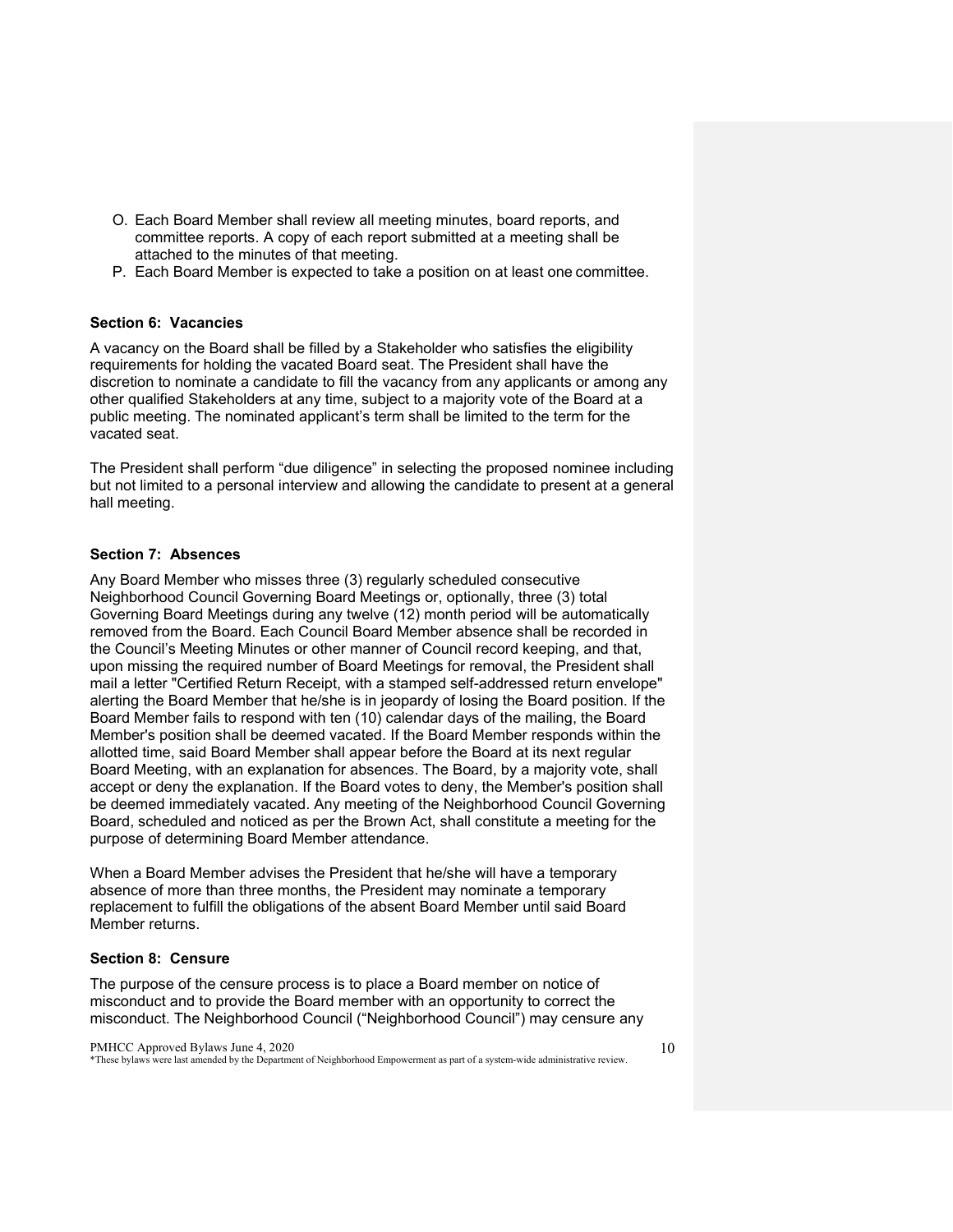Board member at a regular or special meeting open to the public following a good-faith h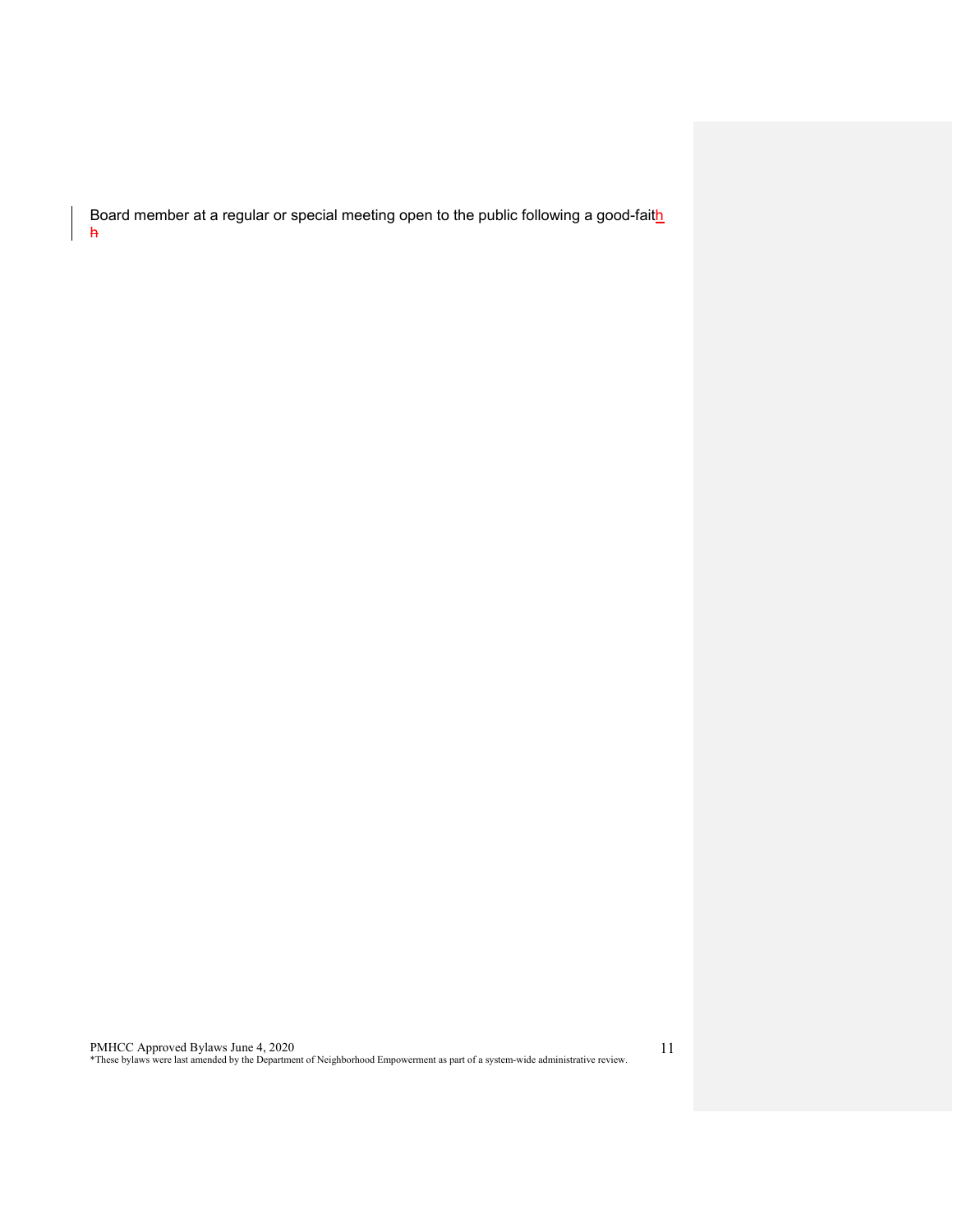determination by the Neighborhood Council Board that the member has engaged in conduct that is contrary to rules and regulations applicable to the Board or

that impedes the orderly business of Board operations. Grounds for censure include, but are not limited to, persistent disruptive conduct at meetings, violations or abuses of the Board's bylaws or rules, violations of the Code of Conduct, acting on behalf of the Board without authorization, and misuse or abuse of the censure or removal process by acting in bad faith.

The Board shall use the following procedure when censuring a Board member:

1. A motion to censure a Board member may be initiated by any three (3) Board members. Those Board members shall not constitute a majority of the quorum of any Neighborhood Council body, such as a committee. The motion shall be delivered to any officer of the Board or a specific officer or member of the Board as may be specified in the bylaws or standing rules of the Neighborhood Council. The motion shall be inwriting and provide the specific facts and grounds for the proposed censure including the date(s) and specific conduct relied upon for the motion. The motion shall not be based upon conclusions, e.g., "for alleged violations of the Code of Conduct" but shall contain factual statements that describe conduct only and is not intended to embarrass or humiliate the board member.

2. The Board member, group of Board members or committee responsible for setting the final Board agenda shall include the motion on the agenda of the next regular or special Board meeting scheduled at least thirty (30) days following the delivery of the proposed censure motion.

3. The Board member subject to censure shall be given a minimum of thirty (30) days prior-written notice, which may include email sent to the last email address on file with the Neighborhood Council, of any meeting at which the motion to censure will be considered. The notice shall provide the specific facts and grounds for the proposed censure as specified in 1 above. The Board shall also provide a copy of the notice to the Department of Neighborhood Empowerment a minimum of thirty (30) days prior to the meeting at which the motion to censure will be considered.

4. The Board member subject to censure shall be given a reasonable opportunity to be heard at the meeting, either orally or in writing, prior to the Board's vote on a motion of censure.

5. The Board shall decide by a majority vote of those present and voting whether or not the Board member should be censured. The Board member who is the subject of the censure motion shall not be counted as part of the majority present and voting and shall not be allowed to vote. For the purpose of censure motions, abstentions shall not be counted as votes.

6. In no event shall a motion to censure a board member be heard by theNeighborhood Council within sixty (60) days of the next scheduled Board election or selection.

#### PMHCC Approved Bylaws June 4, 2020 \*These bylaws were last amended by the Department of Neighborhood Empowerment as part of a system-wide administrative review.

**Formatted:** Indent: Left: 0"

**Formatted:** Indent: Left: 0", Right: 0.43", Space Before: 3.85 pt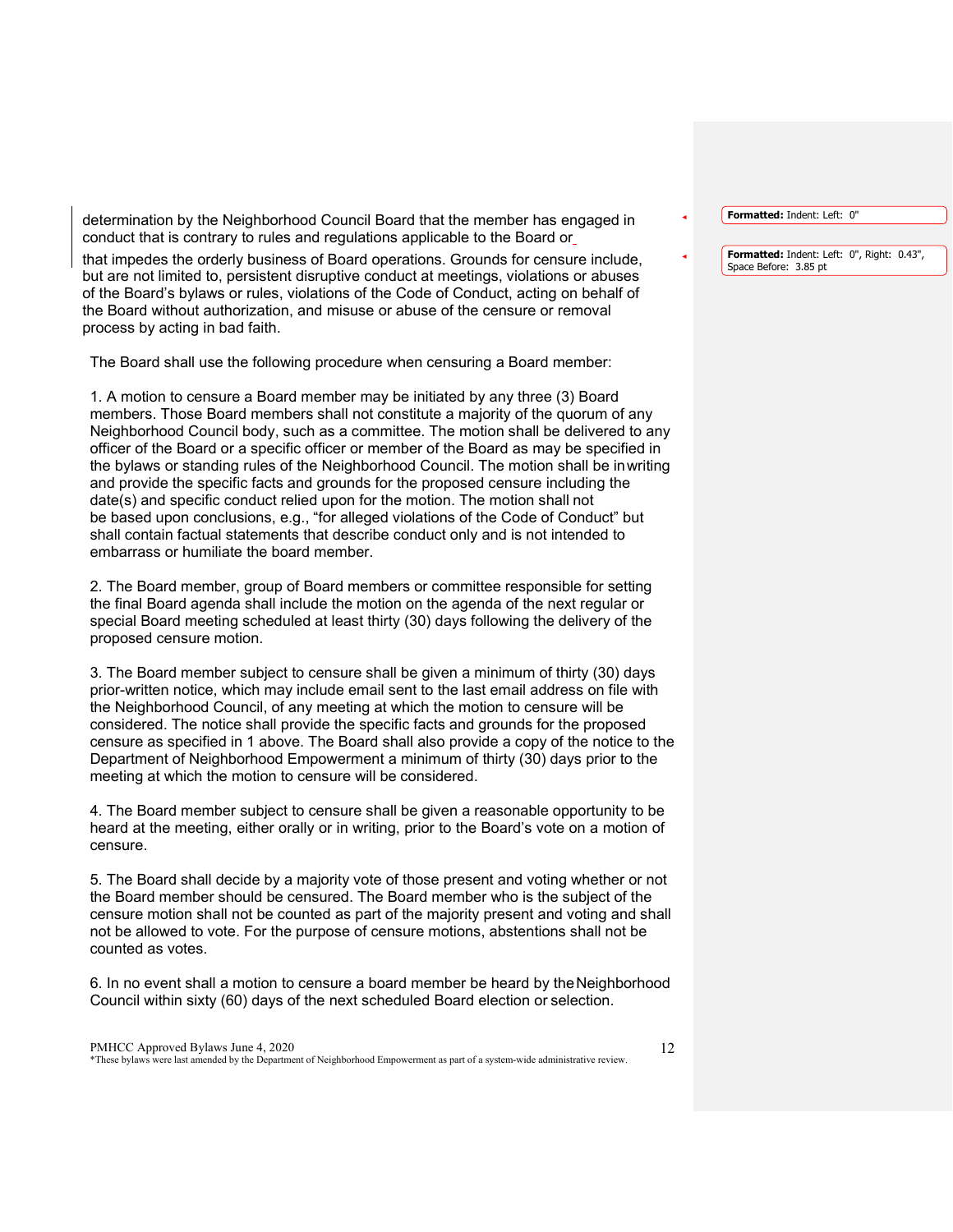#### <span id="page-12-0"></span>**Section 9: Removal**

Any Board member may be removed by the Neighborhood Council ("Neighborhood Council") for cause, following a good faith determination by the Board that the member has engaged in conduct that is contrary to rules and regulations applicable to the Board or that impedes the orderly business of Board operations. A Board member shall not be subject to removal under this Policy, unless the member has been censured at least once pursuant to the Board of Neighborhood Commissioners' ("Commission") Censure Policy. Grounds for removal include, but are not limited to, persistent disruptive conduct at meetings, violations or abuses of the Board's bylaws or standing rules, violations of the Code of Conduct, acting on behalf of the Board without authorization, and misuse or abuse of the censure or removal processes by acting in bad faith.

The Board shall use the following procedure when removing a Board member:

1. A motion to remove a Board member may be initiated by any three (3) Board members. Those Board members shall not constitute a majority of the quorum of any Neighborhood Council body, such as a committee. The proposed motion shall be delivered to any officer of the Board or a specific officer or member of the Board as may be specified in the bylaws or standing rules of the Neighborhood Council. The motion shall be in writing and provide the specific facts and grounds for the proposed removal action including the date(s) and specific conduct relied upon for the motion. The motion shall not be based upon conclusions, e.g., "for alleged violations of the Code of Conduct" but shall contain factual statements that describes conduct only and is not intended to embarrass or humiliate the board member. The motion to remove shall also include a copy of the prior censure motion and the date it was passed.

2. The Board member, group of Board members or committee responsible for setting the final Board agenda shall list and briefly describe the motion on the agenda of the next regular or special Board meeting scheduled at least thirty(30) days following the delivery of the proposed removal motion.

3. The Board member subject to removal shall be given a minimum of thirty (30) days prior written notice, which may include email sent to the last email address on file with the Neighborhood Council, of any meeting at which a motion to remove will be heard. The notice shall provide the specific facts and grounds for the proposed removal as specified in 1 above. The Board shall also provide a copy of the notice to the Department of Neighborhood Empowerment a minimum of thirty (30) days prior toany meeting at which a motion to remove will be considered.

4. The Board member subject to removal shall be given reasonable time to be heard at the meeting, either orally or in writing, prior to the Board's vote on a motion forremoval.

5. The Board shall decide whether or not the Board member should be removed by an affirmative vote of two-thirds (2/3) of the currently sitting Board members. The Board member who is the subject of the removal motion shall not be allowed to vote andshall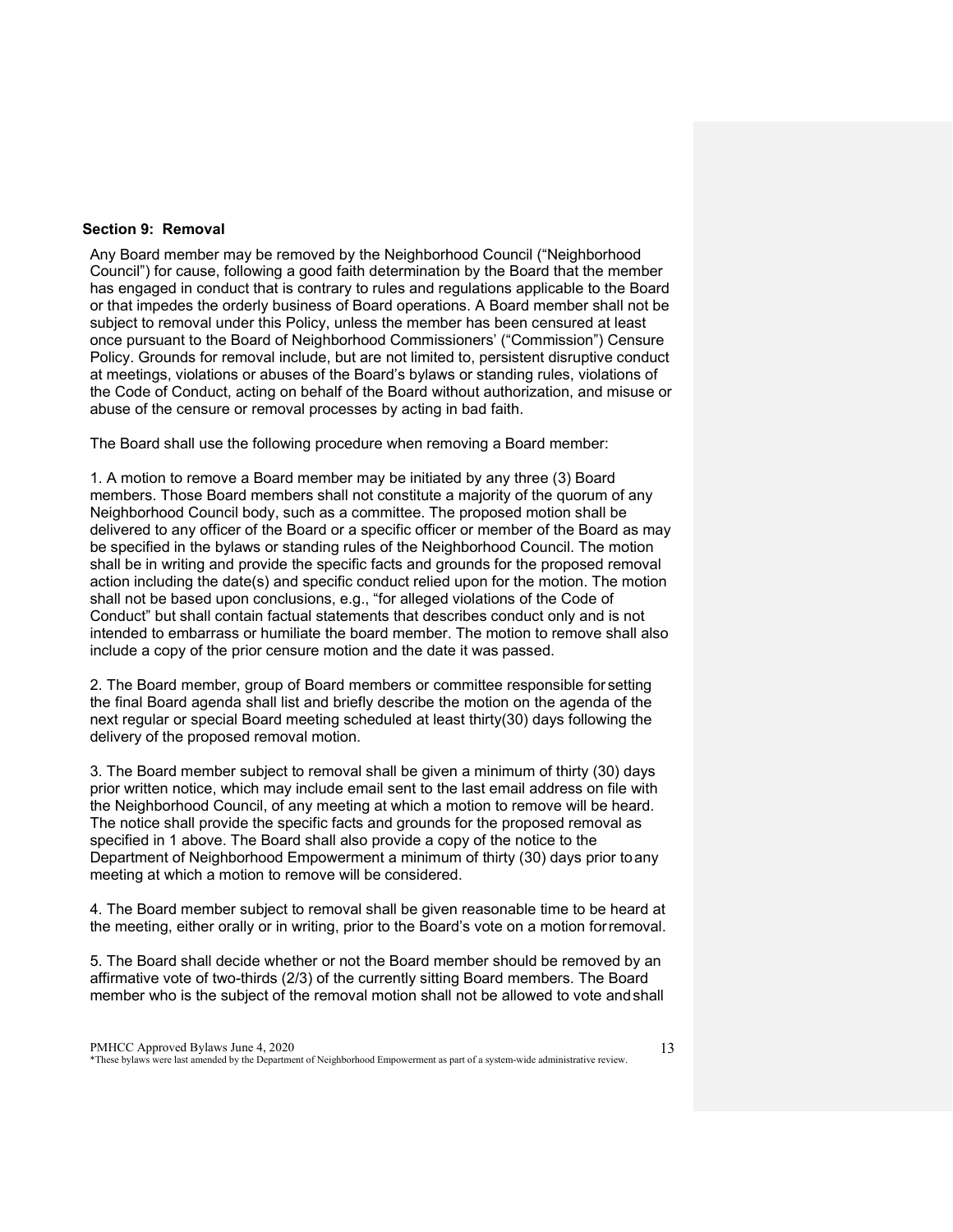not be counted when determining the two-thirds (2/3) majority vote. For the purpose of the removal motion, abstentions shall not be counted as votes.

6. In no event shall a motion to remove a Board member be heard by theNeighborhood Council within sixty (60) days of the next election or selection.

7. The Commission may review a Neighborhood Council's removal decision ifrequested to do so by the affected Board member. Once the request is made for the Commission to review the decision to remove, the Neighborhood Council voting to remove the board member may not fill the vacancy created by the removal until the Commission has made a decision on whether the removal was proper or the Commission declines to review the matter. The Commission's decision whether to hear or decline to hear the removal review request shall be sent in writing to the requestor and the Neighborhood Council within 30 days after the request for review is delivered.

8. A request for the Commission to review a Neighborhood Council's removaldecision shall proceed as follows:

a. The request must in writing and must be delivered to the Executive Assistant of the Commission or, in the absence of an Executive Assistant, to the President of the Commission within thirty (30) days of the date of the action by the Neighborhood Council to remove the Board member.

b. The request must state the basis for the review. The request shall not cite orpresent any evidence not considered by the Neighborhood Council but must address only procedural deficiencies.

c. If the Commission determines the request for review raises sufficient questions regarding procedural deficiencies and agrees to hear the review, it will be placed on the agenda of a regular or special meeting of the Commission within sixty (60) days of receipt of the request for review.

d. At the review the Commission will determine if the facts as presented support the removal motion and if the procedures set out in this policy were correctly applied.

e. If the Commission determines that there were either factual or procedural deficiencies, the Commission may either reinstate the Board member or return the matter to the Neighborhood Council for further consideration.

f. If the Commission returns the matter for further consideration and theNeighborhood Council does not act within sixty (60) days of the Commission's decision the Board member will be considered reinstated.

g. During the period of appeal the Board member shall not be counted as part of the Board for any quorum and shall not participate in any Board actions.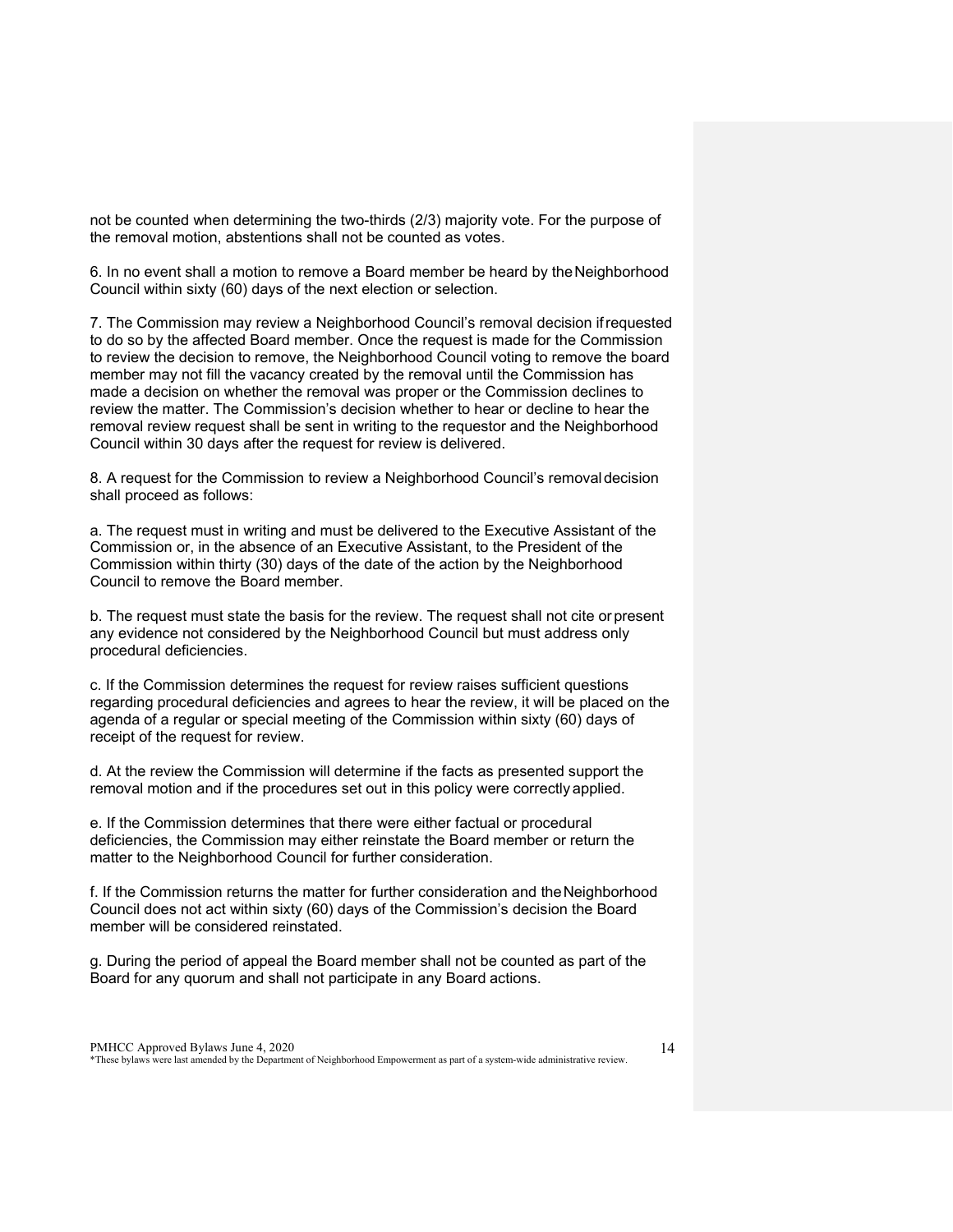h. If the matter is returned to the Neighborhood Council for further consideration the Board member shall not be counted as part of the Board for any quorum and shallnot participate in any Board actions until the Board takes action as requested by the Commission or until the expiration of the sixty (60) day time period.

> 9. This policy is not intended to restrict or eliminate a NeighborhoodCouncil's ability to remove or render ineligible to serve, Board members who fail to attend meetings, join committees, maintain their stakeholder status, or perform other duties as may be described in the Neighborhood Council's bylaws and/or standing rules. Nor is it intended to limit a Neighborhood Councils ability to remove committee chairs or committee members according to the Neighborhood Council's bylaws and/or standing rules.

#### <span id="page-14-0"></span>**Section 10: Resignation**

Any Board Member may resign at any time by giving written notice to the President or Secretary. Such resignation shall be effective upon receipt unless a later date is specified in the notice.

#### <span id="page-14-1"></span>**Section 11: Community Outreach**

The Primary function of the Outreach Committee is to inform Stakeholders of the existence and impact of PMHCC. The Outreach Committee shall coordinate with other committees to publicize events and activities of the PMHCC.

## **ARTICLE VI OFFICERS**

#### <span id="page-14-3"></span><span id="page-14-2"></span>**Section 1: Officers of the Board**

Executive Committee shall be composed of: President, Vice President, Secretary, Treasurer, Parliamentarian and Sergeant-at-Arms.

Line of Succession of officers:

Should the President not be able to perform his/her duties, the line of succession of Officers that shall succeed him/her shall be in the following order; Vice President, Treasurer, Secretary, Parliamentarian, Sergeant-at-Arms. Should any of these persons not be able to perform said duties, the Board of Stakeholders may by a 2/3 vote of the remaining Members, temporarily nominate a person to perform said duties.

#### <span id="page-14-4"></span>**Section 2: Duties and Powers**

A. President

The President shall be the Chief Executive Officer of the Board of Stakeholders and shall be subject to the control of the Board of Stakeholders of the Park Mesa Heights Community Council. He/She shall supervise, perform all duties incident to the Office and such other duties as may be required by law or by these Bylaws, of which may be prescribed from time to time by the Board of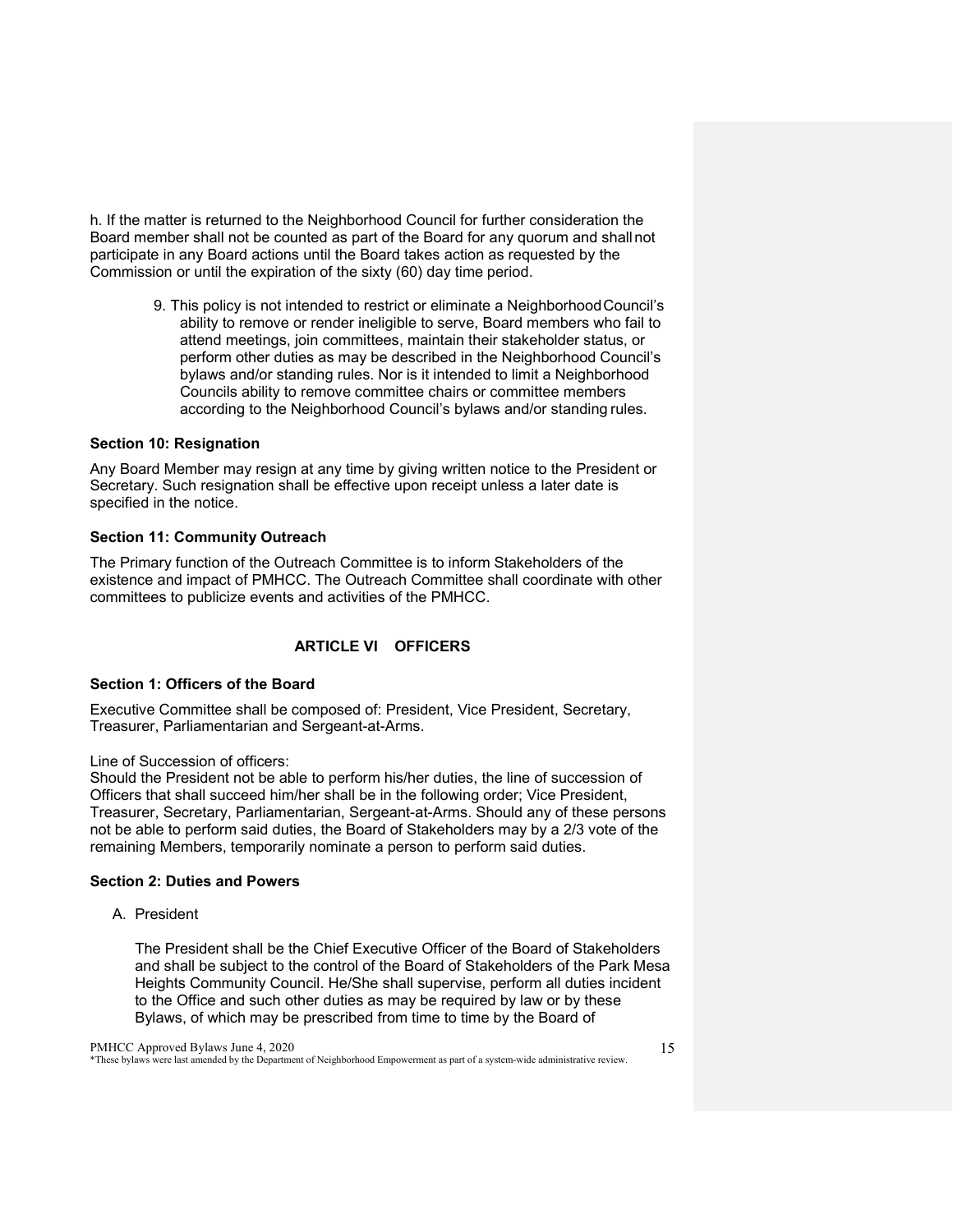Stakeholders. Unless other person is specifically nominated/elected as President of the Board, except as otherwise expressly provided by law or by these Bylaws, he/she shall, in the name of the Council, execute such instruments which may from time to time be authorized by the Board of Stakeholders.

The President may select or nominate additional positions and nominees to work on projects undertaken by the Council such as Committees, as needed, (i.e. Communications Officer to oversee Early Notification Systems of the Communications Committee, Government Relations Officer to perform City Oversight Functions as prescribed by DONE, Funding Resource Committee Members, Leadership Training Committee Members and other internal and external Committee Members.)

Only the President or other Executive Committee Officer, if so nominated by the President, may make official statements on behalf of the Council.

The President Shall:

- 1. Preside over all meetings of the PMHCC
- 2. Coordinate the efforts of all committee chairs
- 3. Represent PMHCC at community and citywide functions
- 4. Serve or designate a person to serve as a liaison between PMHCC and other neighborhood councils or other entities
- 5. Nominate committee chairs
- 6. Make a report at each regular meeting

#### B. Vice President

In the absence of the President, or in the event of his/her inability or refusal to act, the Vice President shall perform all the duties of the President, and when so acting shall have all the powers of, and be subject to all the restrictions of the President. The Vice President shall have other powers and perform such other duties as may be prescribed by law, or by these Bylaws, or as may be prescribed by the Board of Stakeholders.

The Vice President shall maintain a yearly calendar of all regular, board, special, and standing committee meetings. The Council's calendar may be revised from time to time.

#### C. Secretary

The Secretary Shall:

- 1. Certify and keep at the principal office of the Council the original of a Copy of these Bylaws as amended or otherwise altered to date.
- 2. Take minuets at all Regular, Special and Board meetings in accordance with the current edition of Robert's Rules of Order. Keep at the principal office of the Council or at the other such place as the Council may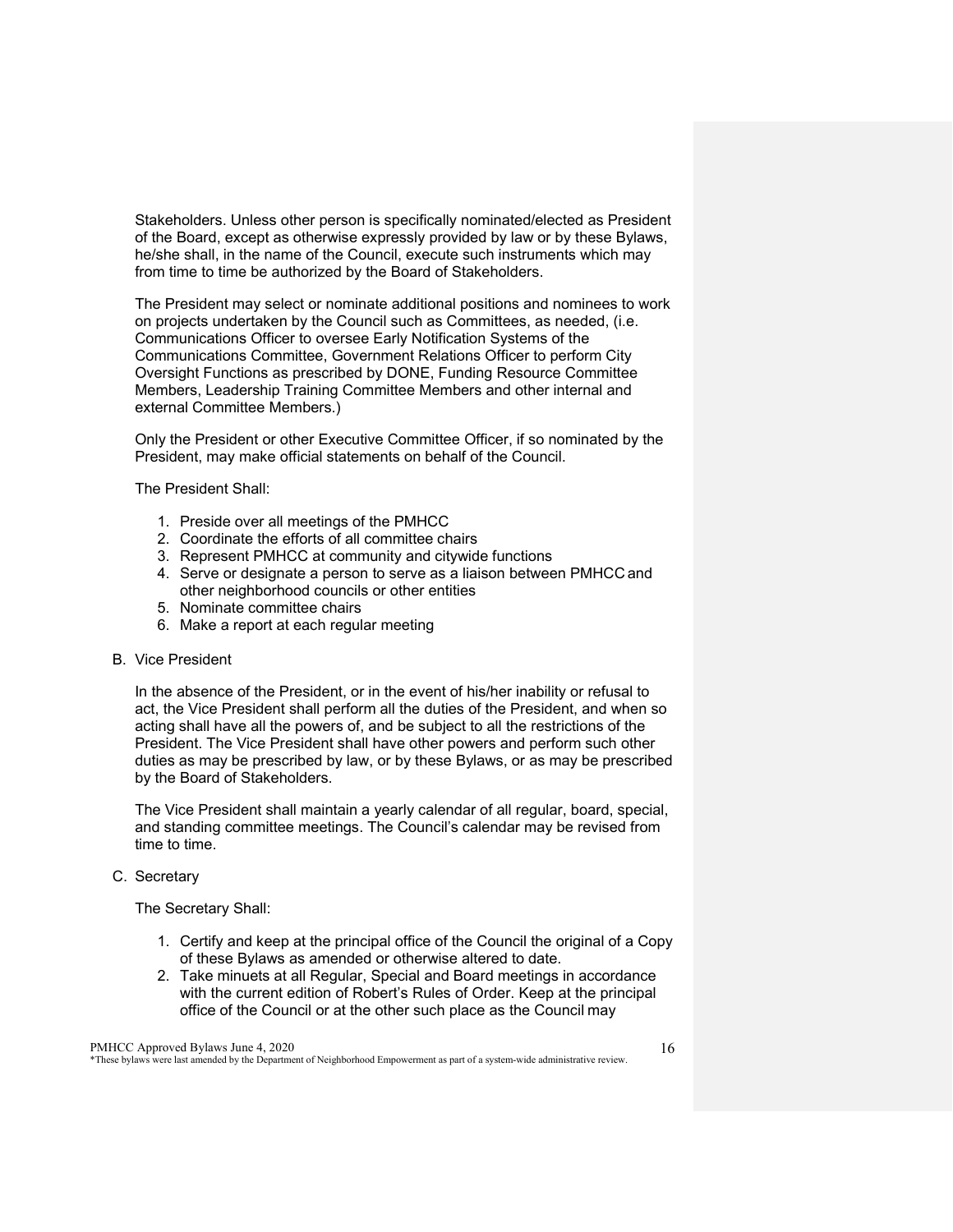determine, a book of minutes of all Regular, Special, board, and Committee meetings.

- 3. Maintain for each meeting a copy of the posted notice and agenda and, in the case of Special Meetings, a record of when and to whom actual notice was given.
- 4. See that all notices are duly given in accordance with the provisions of the Brown Act and These Bylaws.
- 5. Post or cause to be posted all official meeting notices and notify all Board Members. Such notification may be accomplished via DONE's Early Notification System.
- 6. Be custodian of the records and of the logo of the Council and see that the logo is affixed to all duly executed documents, the execution of which on behalf of the Council under its logo is authorized by law or by these Bylaws.
- 7. Keep at the principal office of the Council a Stakeholder Membership Book or Electronic Data Record.
- 8. Exhibit at all reasonable times to any Board Member upon request these Bylaws, the Stakeholder Membership book or Electronic data record and Meeting minutes.
- 9. In general, perform all duties and correspondent's incident to the office of secretary and such other duties as may be required by law or by these Bylaws or which may be assigned from time to time by the Board.
- 10. Make or cause to be made sufficient copies of Regular, Special and Board Meeting minutes and distributed to Stakeholders at the next Regular meeting.

#### D. Treasurer

The Treasurer shall:

- 1. Have charge and custody of, and be responsible for, all funds and securities of the Council.
- 2. Maintain a record for all financial reports.
- 3. Cooperate fully with DONE in all matters related to the Council's funding, financial affairs and accounting procedures.
- 4. Allow DONE full access to the accounting records of the Council when prevailed upon to do so.
- 5. Submit to DONE a monthly accounting statement (Monthly Expenditure Report – MER).
- 6. Make monetary disbursements with proper records and approval from the Council Board, and DONE as necessary.
- 8. Exhibit at all reasonable times the books of account and financial records to any Board Member or member of the public upon request.
- 9. Prepare and submit on a monthly basis, reports of accounts to the Board.
- 10.The Treasurer shall be an ex-officio, voting Member of the Finance Committee. The Treasurer **must be present** at all Meetings of the Finance Committee, keeping this committee updated on all requiredfiscal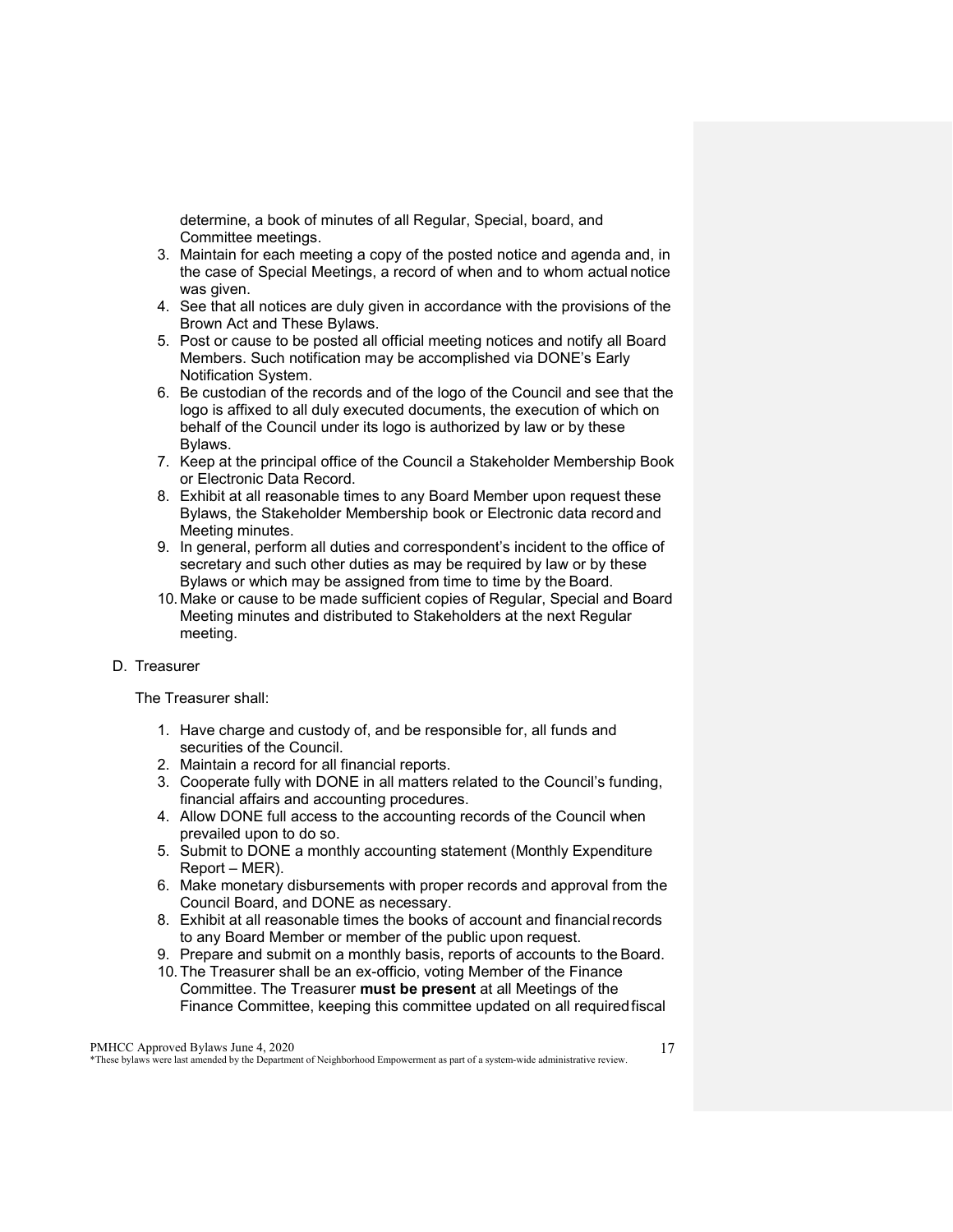procedures. All Finance Committee meetings **must be scheduled per the availability** of the Treasurer.

- 11.The treasurer shall use the following as minimum guidelines for the conduct of said position:
	- a. Stakeholder Review of Financial Records Upon written request, any Stakeholder may review the financial records of the Council. Reviews shall be scheduled per regulations of the Public Records Financial Books – Books shall, at a minimum, consist of Receipts and disbursement ledgers showing the beginning balance, the kinds and mounts of expenses paid from day to day, and the running balance of each fund, duly accounting for each type of fund under separate ledgers.
	- b. Financial Reports Financial reports shall include, but not be limited to, information regarding the amount appropriated (or the beginning balance for the subject quarter), additional receipts for the subject quarter, if any, the expenses paid during the reporting period, the ending balance of the funds or other such information as prescribed by the Board of Stakeholders.
	- c. Monthly Expenditure Report (MER) The Park Mesa heights Community Council shall prepare and deliver a Monthly Expenditure Report to the Board for its review and approval and subsequent submission to DONE as required by the DONE.
	- d. Fiscal Year For recording the reporting purposes, the fiscal year for the Park Mesa heights Community Council shall run concurrently with the City of Los Angeles Fiscal Year. July 1<sup>st</sup> to June 30<sup>th</sup>
- E. Parliamentarian

The parliamentarian shall insure that all Meetings are conducted consistent with these Bylaws, and the current editions of Robert's Rules of Order. The Parliamentarian shall have other powers and perform such other duties as may be prescribed by the Board.

F. Sergeant-at-Arms

The Sergeant-at-Arms shall insure that all Meetings are conducted in businesslike, orderly, professional, respectful and secure manner (in compliance with City code of conduct requirements). The Sergeant-at-Arms shall have other powers and perform such other duties as may be prescribed by the Board.

#### <span id="page-17-0"></span>**Section 3: Selection of Officers**

Officer positions are elected during the elections of the Council.

#### <span id="page-17-1"></span>**Section 4: Officer Terms**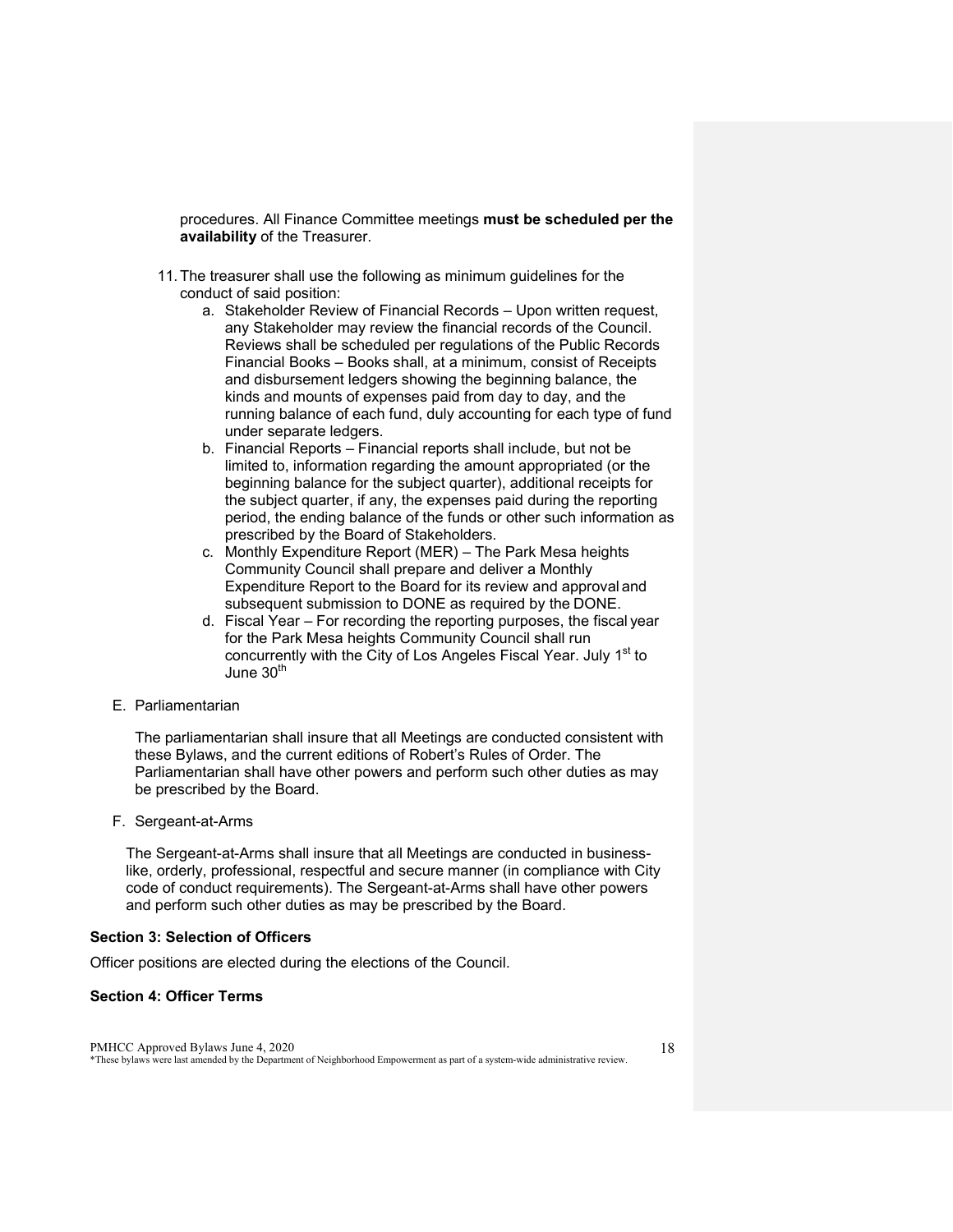<span id="page-18-0"></span>The Officers shall serve four (4) year terms and serve at the pleasure of the Board. They may stand for reelection every four (4) years.

### **ARTICLE VII COMMITTEES AND THEIR DUTIES**

All Committees shall comply with the applicable provisions of the Brown Act and shall hold meetings in accessible locations. At the first general meeting following an election all standing committee's shall expire and be reformed by a call for volunteers from the board and stakeholders. Final selection and approval vote to be conducted at the first regular board meeting following the general meeting.

The President shall nominate the Chairperson and half of the Committee Members; the Chairperson shall nominate the other half, subject to Board confirmation vote. Committees shall consist of 3 to 8 members, each serving for a term of two years with a minimum one Board Member and a minimum of one volunteer stakeholder (non-Board Member) and a maximum of four Board Members and maximum four volunteers stakeholders (non-Board Members). Quorum shall be three for all Committees. All Committee Members shall be PMHCC Stakeholders. The President shall give written notice to the Board to remove a Committee Member or Committee Chair with a confirmation vote by the Board.

#### <span id="page-18-1"></span>**Section 1: Standing Committee**

A Standing Committee is defined as: a committee that has long term orrecurring responsibilities.

- A. Each Standing Committees shall establish a regular meeting schedule and post notices of all meetings. All meetings of Standing Committees shall be open tothe public. Standing Committees shall maintain minutes of all meetings and maintain and transmit a copy of minuets from each meeting to the Secretary. Standing Committees shall report regularly at Regular Meetings
- B. A Standing Committee may create a Subcommittee. A Subcommittee is a Committee created by a Standing Committee for a specific, narrow purpose. A subcommittee may not include more than seven Board Members. Each Subcommittee shall report back to the Standing Committee that created it. Subcommittees must maintain valiance to comply with the Brown Act, whenever applicable.
- C. The Standing Committees of PMHCC shall be a minimum: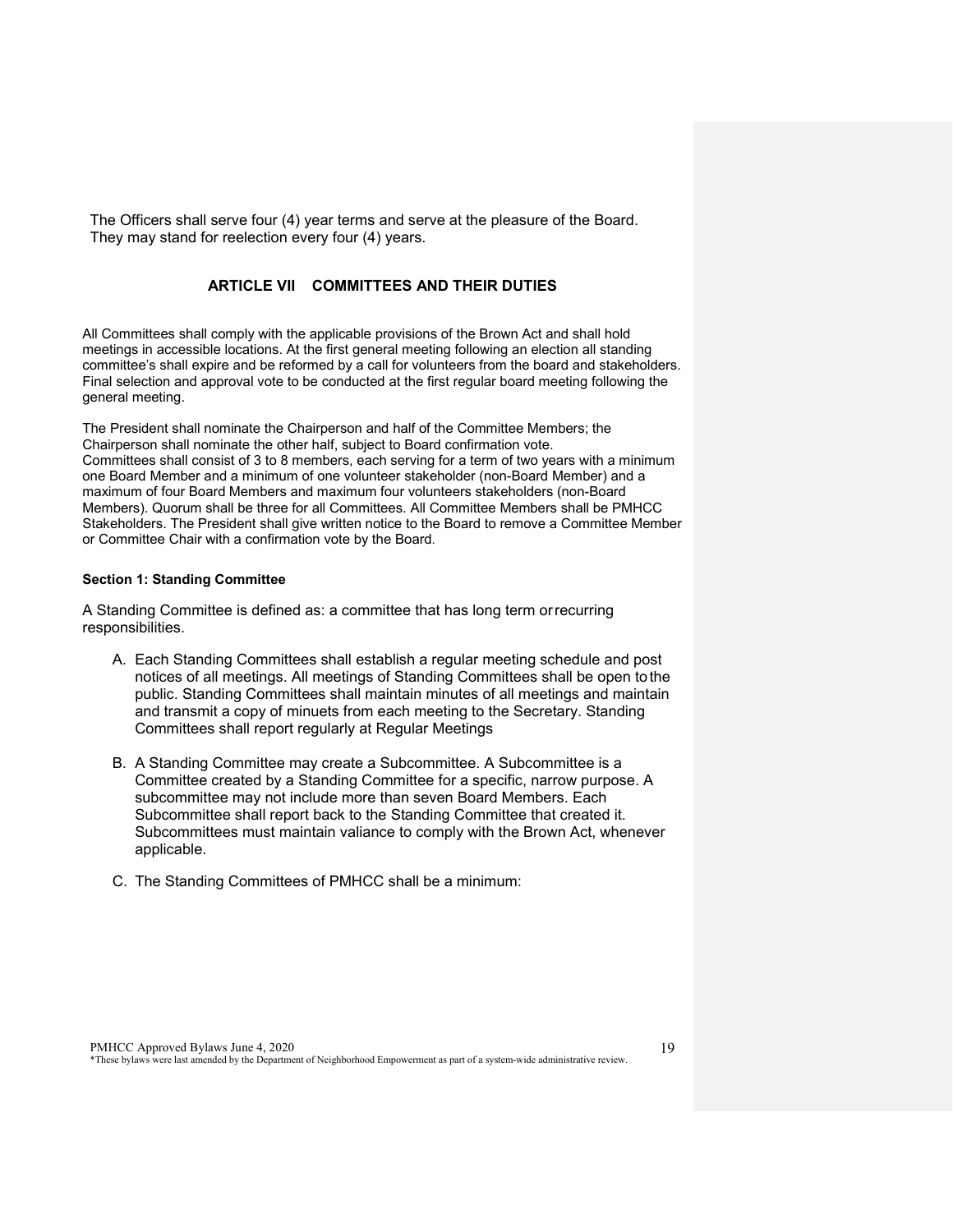#### 1. Executive

Meetings of the Executive Committee Officers may be called by the President or upon written request of three (3) of its officers, and shall follow the procedures for the Brown Act. The officers shall keep minutes of its proceedings, which will be filed with all other PMHCC records, and a report of all Meetings shall be given at the next Regular Meeting. Quorum for the Executive Committee shall be Three (3). Action shall be by vote with a simple majority. In case of a tie vote the chairperson shall cast the deciding vote.

#### 2. Outreach

The Primary function of the Outreach Committee is to inform Stakeholders of the existence and impact of PMHCC. The Outreach Committee shall coordinate with other committees to publicize events and activities of the PMHCC.

#### 3. Finance

The Finance Committee shall develop fiscal procedures and a budget within the guidelines specified by DONE. The Board of Stakeholders must approve the budget and all changes to the budget. The PMHCC fiscal year shall run concurrently with the City of Los Angeles Fiscal year. The Finance Committee shall submit to the Board a report showing all income and expenditures. The Finance Committee shall meet at least monthly.

> The Chairperson of the Finance Committee must be a Board Member and the Committee shall act consistent with the Directives of the Board. Nothing in this section shall be construed to interfere with or subtract from the responsibilities of the Treasurer.

4. Planning Land Use and Beautification Committee

The Planning, Land Use and Beautification Committee Shall, at minimum:

- a. Attend hearings of the South Los Angeles Area Planning Commission when issues related to PMHCC area is on the agenda.
- b. Advise PMHCC regarding street and sidewalk repair issues.
- c. Advise Stakeholders on public hearings regarding land use and related issues within council boundaries.
- d. Serve as a liaison to the Los Angeles Planning Department.
- e. Work toward nuisance abatement
- f. Develop a strategy to create awareness of community needs, responsibilities and the means to bring about change in the Park Mesa Heights Community.
- g. Develop a strategy and propose projects to "Beautify" the Park Mesa Heights area.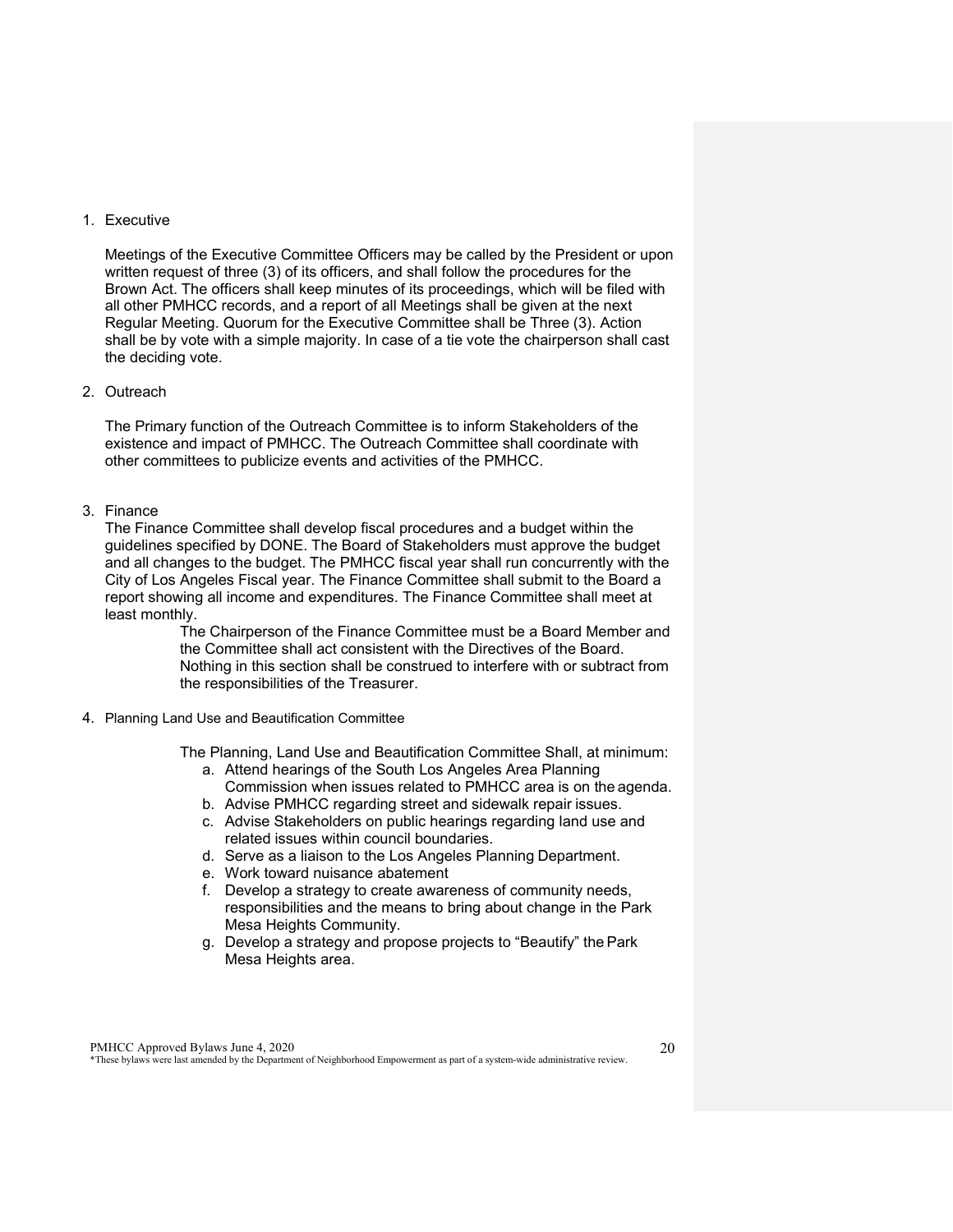5. Bylaws

The Bylaws Committee shall, at minimum:

- a. Meet at least once annually to review the Bylaws.
- <span id="page-20-0"></span>b. Monitor information from DONE, the Los Angeles City Attorney's Office, the Los Angeles City Council and other governing bodies that may indicate that these Bylaws should be amended.

Serve as repository for suggested Bylaws changes from Board Members, PMHCC Committees, and Stakeholders. Ensure that current Bylaws are available at the PMHCC office, on the PMHCC website, and Meetings.

#### **Section 2: Ad Hoc**

An Ad Hoc Committee is a Committee created to fulfill a specific, clearly defined, short term mission that can be completed usually in less than one year. The President, or the President's designee, shall draft a short simple statement to the chair of the Ad Hoc Committee explain its mission and estimated time frame, and provide the Ad Hoc Committee with information needed to convene meetings, post notices, etc., in compliance with any applicable provisions of the Brown Act.

#### <span id="page-20-1"></span>**Section 4: Committee Creation and Authorization**

- A. Standing Committee The Board may establish additional Standing Committees by a simple majority vote. Standing Committees not listed in Section 1 of this Article, may be terminated by a two thirds vote of the Board.
- B. Ad Hoc Committee Any Stakeholder may request creation of an Ad Hoc Committee. The board may create an Ad Hoc Committee by a simple majority vote. The President shall terminate an Ad Hoc Committee when its mission has been fulfilled. Members of the Ad Hoc Committee are released from any further obligation under the terminated Ad Hoc Committee. The Chair of the Ad Hoc Committee shall give all records of the terminated Ad Hoc Committee to the Secretary.

In the event that an Ad Hoc Committee determines that its work should continue indefinitely, the Ad Hoc Committee may make a written request to the Board to transform the Ad Hoc Committee to a Standing Committee. The Board may approve the Ad Hoc Committee's request by a majority vote.

C. Subcommittees –A standing Committee may establish a Subcommittee to carry out specific functions related to the responsibilities of that Standing Committee. A subcommittee may be terminated by the Standing Committee that created it.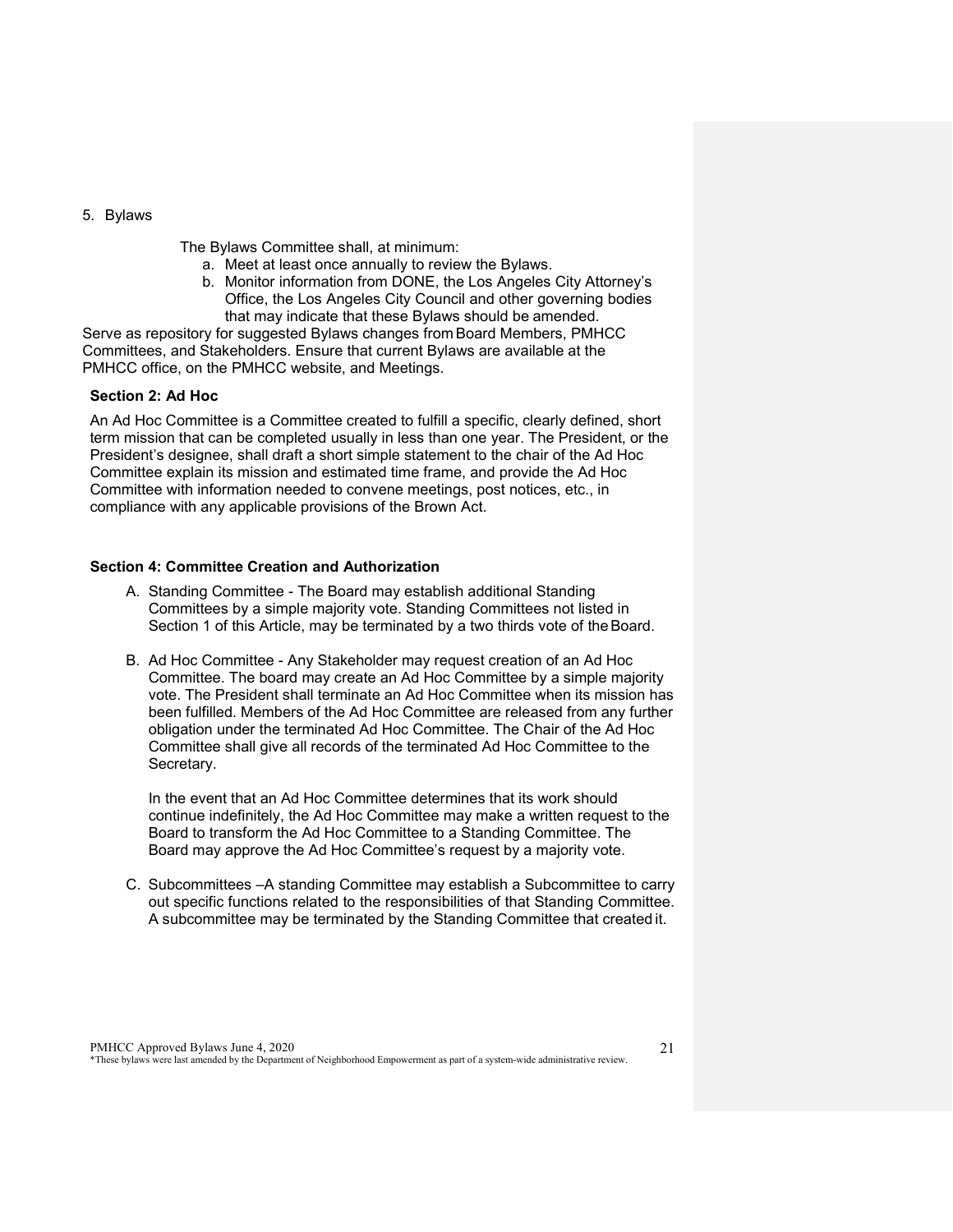#### **ARTICLE VIII MEETINGS**

<span id="page-21-0"></span>All meetings, as defined by the Ralph M. Brown Act (*California Government Code Section 54950.5 et seq.*), shall be noticed and conducted in accordance with the Act, the Neighborhood Council Agenda Posting Policy, and all other applicable laws and governmental policy. Meetings shall be governed by the current edition of Robert's Rules of Order insofar as such rules are not inconsistent with these Bylaws, DONE Regulations, the Los Angeles City Charter, or the Brown Act.

#### <span id="page-21-1"></span>**Section 1: Meeting Time and Place**

All Meetings shall be open and public. Meetings shall be held within the designated Park Mesa Heights Community area. To the extent feasible, all Stakeholders who wish to do so, shall be invited and encouraged to predicate.

A. **Regular Meetings** –"General" Council meetings shall be held at least once per quarter and may be held more frequently as determined by the Board. Prior to any action by the Board, there shall be a period of public comment. The Board shall determine the length and format of the period as appropriate.

The Board shall hold monthly Regular Board meetings on a date and time decided by the board to manage the routine business of the Council.

B. **Special Meetings** – The President or a majority of the Board shall be allowed to call a Special Council Meeting as needed.

No business other than the specific items listed in the notice of the Meeting may be transacted at a Special Meeting.

#### <span id="page-21-2"></span>Section 2: Agenda Setting

At the end of each meeting, during the Public Comment period, any stakeholder may request that an item be placed on the agenda of a specific meeting. A stakeholder may also provide a written request for an item to be placed on the agenda of any board or committee meeting subject to the item being within the scope of the proposed meeting to a member of the board or the chair of a standing committee.

#### <span id="page-21-3"></span>**Section 3: Notifications/Postings**

Notice of all meetings shall be given in accordance with the Brown Act and applicable Department posting policies, including the Neighborhood Council Agenda Posting Policy. Notice of a regular meeting shall be a minimum of seventy-two (72) hours in advance of the meeting and at least twenty-four (24) hours, in advance of a special meeting. At a minimum, notice shall be posted at the Council's five (5) Public Notice Locations specified on the Posting Location Form filed with the Department, on its website (if applicable) and emailed out to Stakeholders if the Council maintains such a database. Regular and Special meeting agendas shall also be emailed to the

PMHCC Approved Bylaws June 4, 2020 \*These bylaws were last amended by the Department of Neighborhood Empowerment as part of a system-wide administrative review.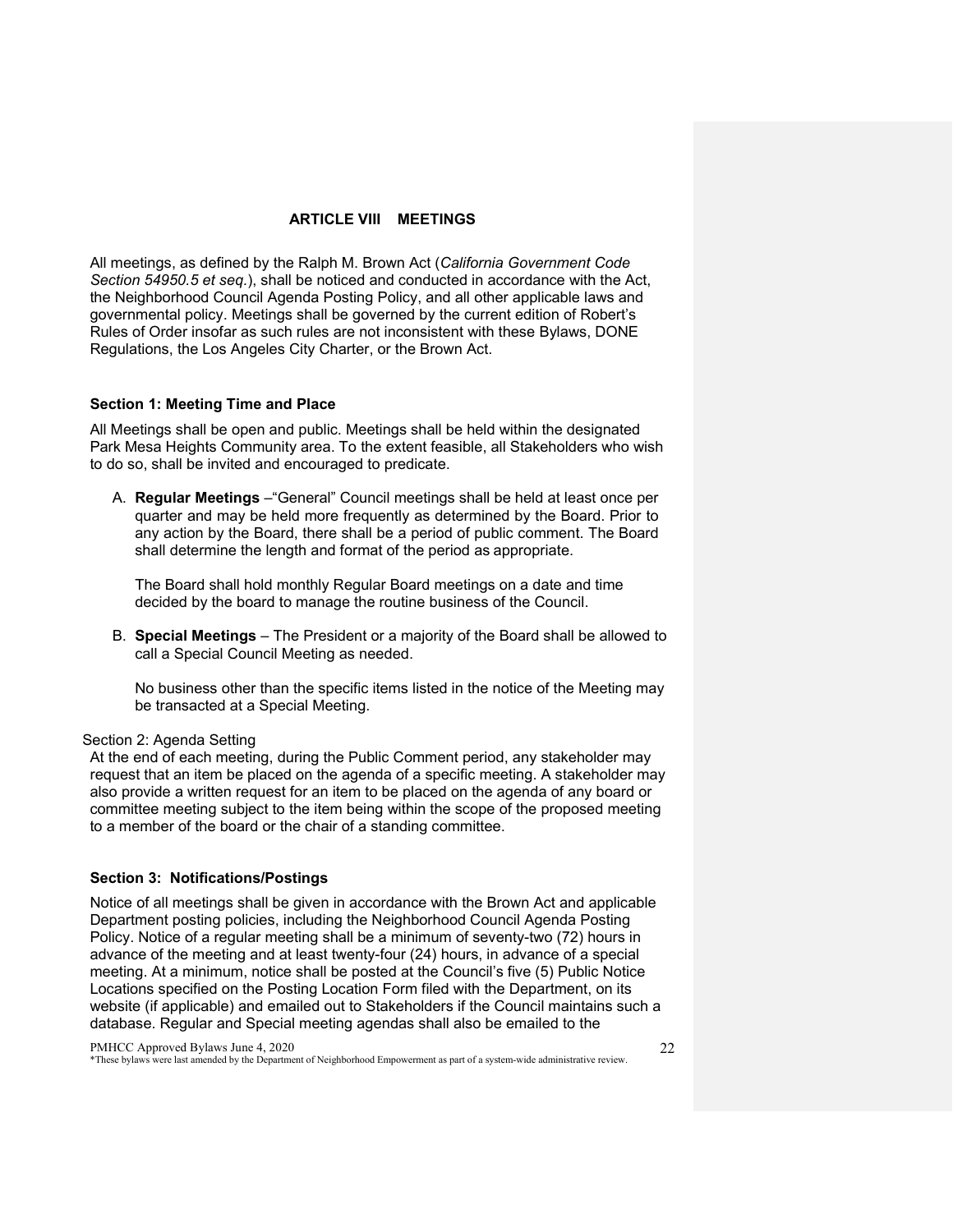#### Department.

#### <span id="page-22-0"></span>**Section 4: Reconsideration**

The Board's approval of a Motion for Reconsideration must occur within the following specific periods of time: the Motion for Reconsideration must be approved either: during the same meeting where the Board initially acted, or during the Board's next regularly scheduled meeting that followed the meeting where the action subject to reconsideration occurred. These specified time frames do not prevent the Community Council from convening any special meetings within the specified time frames to address a Motion for Reconsideration. The Board may reconsider or amend its actions through the following Motion for Reconsideration process:

- A. Before the Board reconsiders any matter, the Board must approve a Motion for Reconsideration. The Motion for Reconsideration must be approved by official action of the Board. After determining that an action should be reconsidered, the Board has the authority to re-hear, continue, or take action on the item that is the subject of reconsideration within any limitations that are stated in the Motion for Reconsideration.
- B. The Motion for Reconsideration shall only be proposed by a member of the Board that previously voted on the prevailing side of the original action takenby the Board (the Moving Board Member). The Moving Board Member may make the Motion for Reconsideration by either:
	- 1. An oral motion that is made during the same meeting where the action that is subject of reconsideration occurred, or
	- 2. By properly placing the Motion for Reconsideration on the agenda of a meeting that occurs within the allowed specified period of time sated above.
	- 3. If the Motion for Reconsideration is made subsequent to the meeting where the action that is the subject of reconsideration occurred, then the Motion for Reconsideration must be on that subsequent meeting's agenda. The Moving Board Member places a Motion for Reconsideration on the agenda by submitting a memorandum to the Secretary at least seven (7) day in advance of the deadline for posting notices for the meeting. The Moving Board Member's memorandum must briefly state the reasons for requesting the reconsideration, and provide the Secretary with the language necessary to complete the information that must be stated in the agenda. The language that must be stated in the agenda is an adequate description of the:
		- a. Motion for Reconsideration and its description of the item that is to be re-heard; and
		- b. A promised action that may be adopted by the Board if the Motion for Reconsideration is approved.
	- 4. When the Motion for Reconsideration is brought before the Board for consideration, then that motion may be seconded during the public hearing by any member of the Board.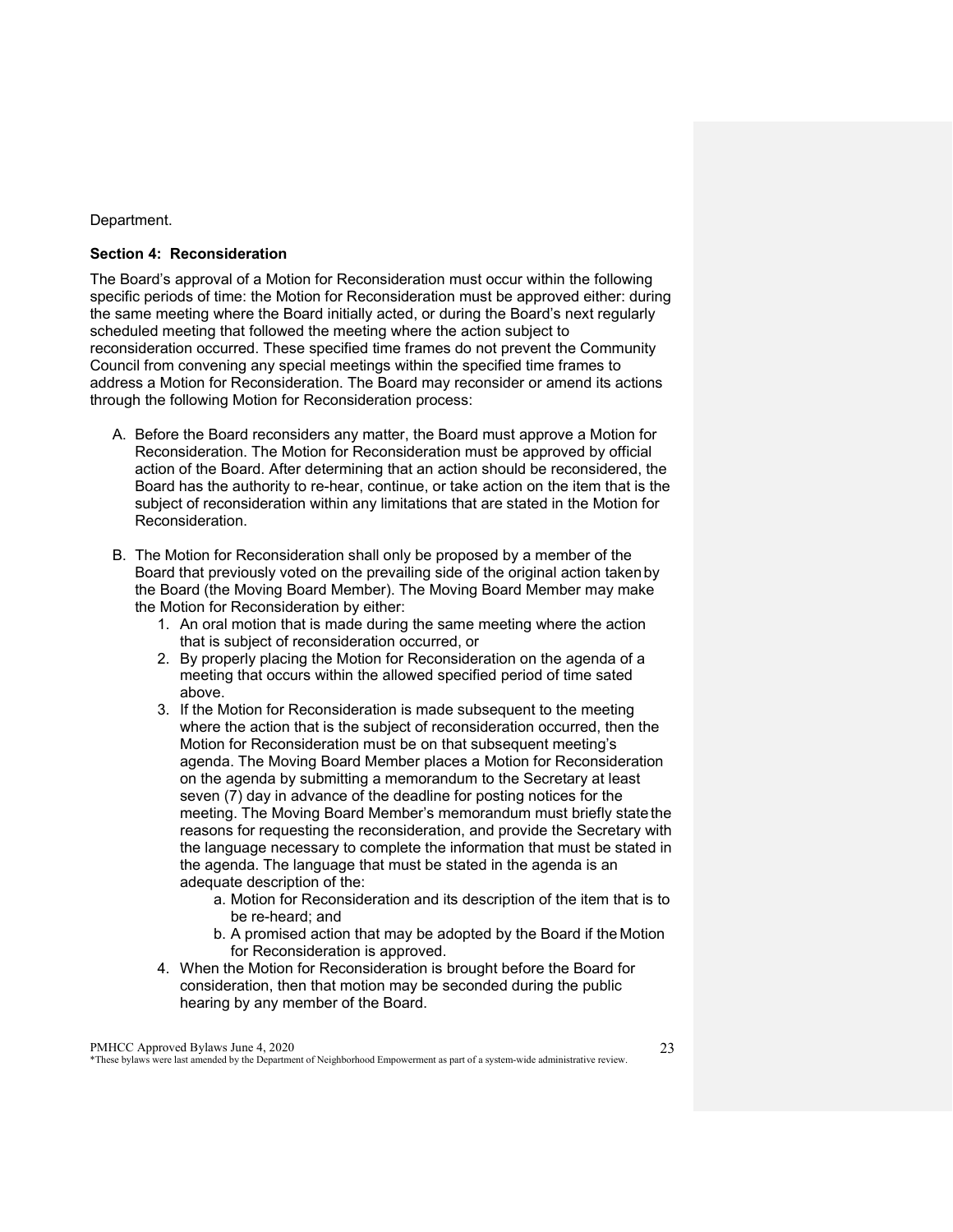5. This reconsideration process shall be conducted at all times in accordance with the Brown Act, including that: any discussion on the issue remain within permissible discussion parameters; that any discussion is made during the public hearing; and that, if the Motion for Reconsideration is considered at a subsequent meeting to the meeting where the act that is subject of reconsideration occurred, then the Motion for Reconsideration is properly listed that meeting's agenda.

#### **ARTICLE IX FINANCES**

<span id="page-23-0"></span>The Finance Committee shall develop fiscal procedures and budget within the guidelines specified by the Department of Neighborhood Empowerment ("Department"). The Board of Stakeholders must approve the budget and all changes to the budget. All expenditures must be within the budget. The PMHCC fiscal year shall run concurrently with the City of Los Angeles Fiscal Year. The Finance Committee shall submit to the Board a report showing all income and expenditures. The Finance Committee shall meet at least monthly. The Chairperson of the Finance Committee must be a Board Member and the Committee shall act consistent with the directives of the Board. Nothing in this section shall be construed to interfere with or subtract from the responsibilities of the Treasurer.

The Treasurer shall be an ex-officio, non-voting Member of the Finance Committee. The Treasurer must be present at all Meetings of the Finance Committee, keeping this committee updated on all required fiscal procedures. All Finance Committee meetings must be scheduled per the availability of the Treasurer.

### <span id="page-23-1"></span>**ARTICLE X ELECTIONS**

This Article explains the administration of Neighborhood Council elections by the City Clerk and provides information regarding Stakeholder membership, the Board's structure, and Stakeholder eligibility for voting and being selected or elected to a Board seat. The provision in this Article supersedes any prior inconsistent provisions contained in these bylaws.

#### <span id="page-23-2"></span>**Section 1: Administration of Election**

The Council's election will be conducted pursuant to any and all City ordinances, policies and procedures pertaining to Neighborhood Council elections.

#### <span id="page-23-3"></span>**Section 2: Governing Board Structure and Voting**

- A. Elections shall be conducted every two years in odd-numbered years and shall be administer by the City Clerk.
- B. The rules and regulations promulgated by the City Clerk in conjunction with an election administered by the city clerk shall take precedence over any inconsistent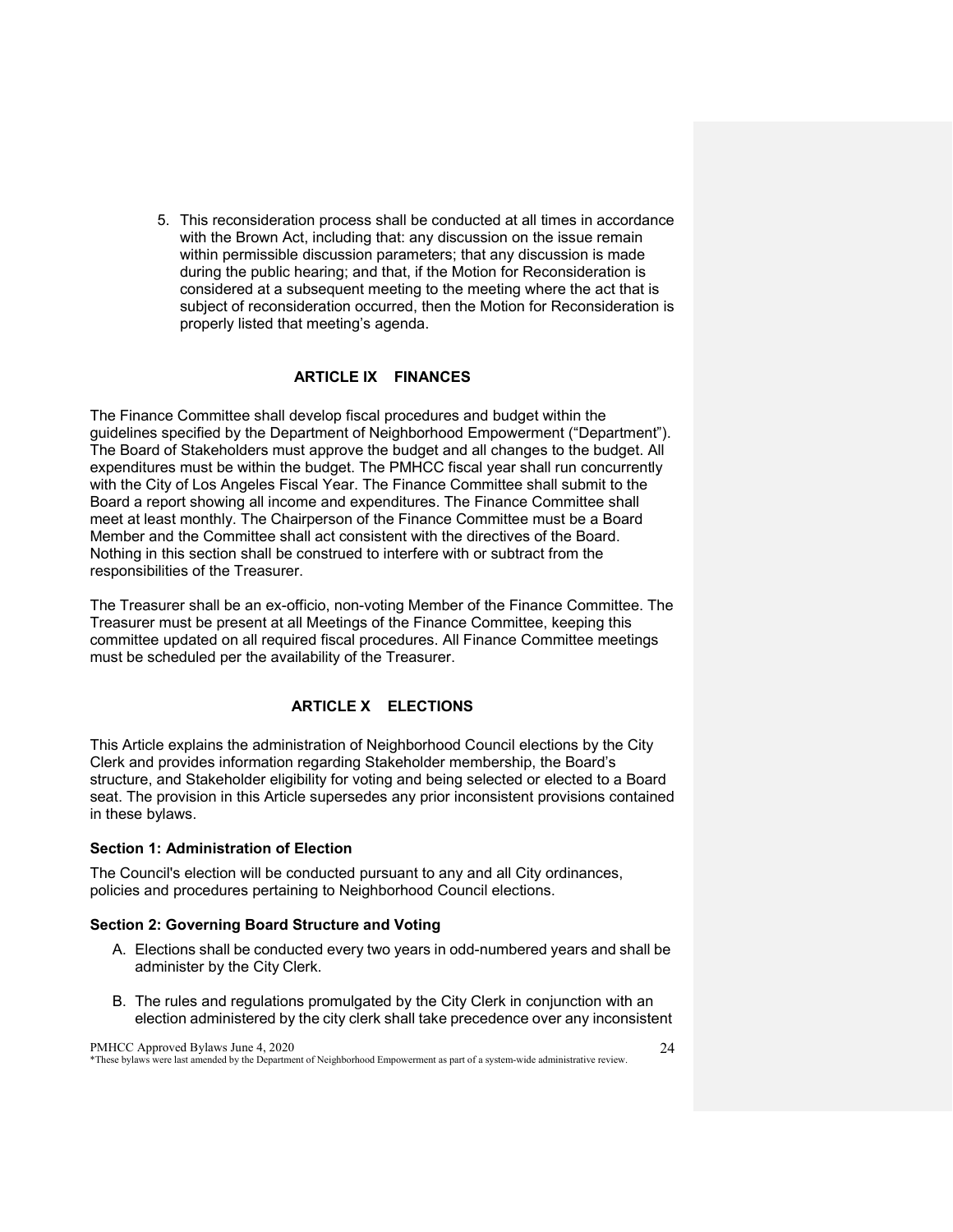language in these Bylaws.

- C. The term of the office for each currently elected Board Member shall be extended through until a successor is elected or nominated at the April – June 2010
- D. The intent of the Board is to establish staggered elections systems where approximately half of the Board is elected at each City Clerk conducted election.
- E. Beginning with the City Clerk conducted election, conducted April June 2010, every Board seat shall be open for election, at which time the following Board seat shall be elected for a duration for two years or until a successor is elected or nominated.
- F. Those board seats up for a two (2) year election, or until a successor is elected or nominated, are: Executive positions; President, Treasurer. Representatives; Business, Senior, Resident (Hyde Park), Resident (Angeles Mesa). Non-profit, Faith Based.
- G. Those Board seats up for a four (4) year election, or until a successor is elected or nominated, are: Executive positions; Vice President, Secretary, Sergeant-at-Arms, Parliamentarian, Representatives; Youth/Education, At-large, Resident (View Heights).
- H. Beginning with the City Clerk Conducted election held April June 2012, and each election thereafter, each and every Board seat shall be elected for the duration of four years or until a successor is elected or nominated.
- I. Beginning with the City Clerk conducted election held April June 2010, and each election thereafter, you must have at least one "At-Large" seat to accommodate those Stakeholders who "declare a stake in the Neighborhood." These Stakeholders are allowed to vote for "this At-Large positiononly."
- J. The number of Board seats, the eligibility requirements for holding any specific Board seats, and which Stakeholders may vote for the Board seats are noted in Attachment B.
- K. There shall be no proxy voting.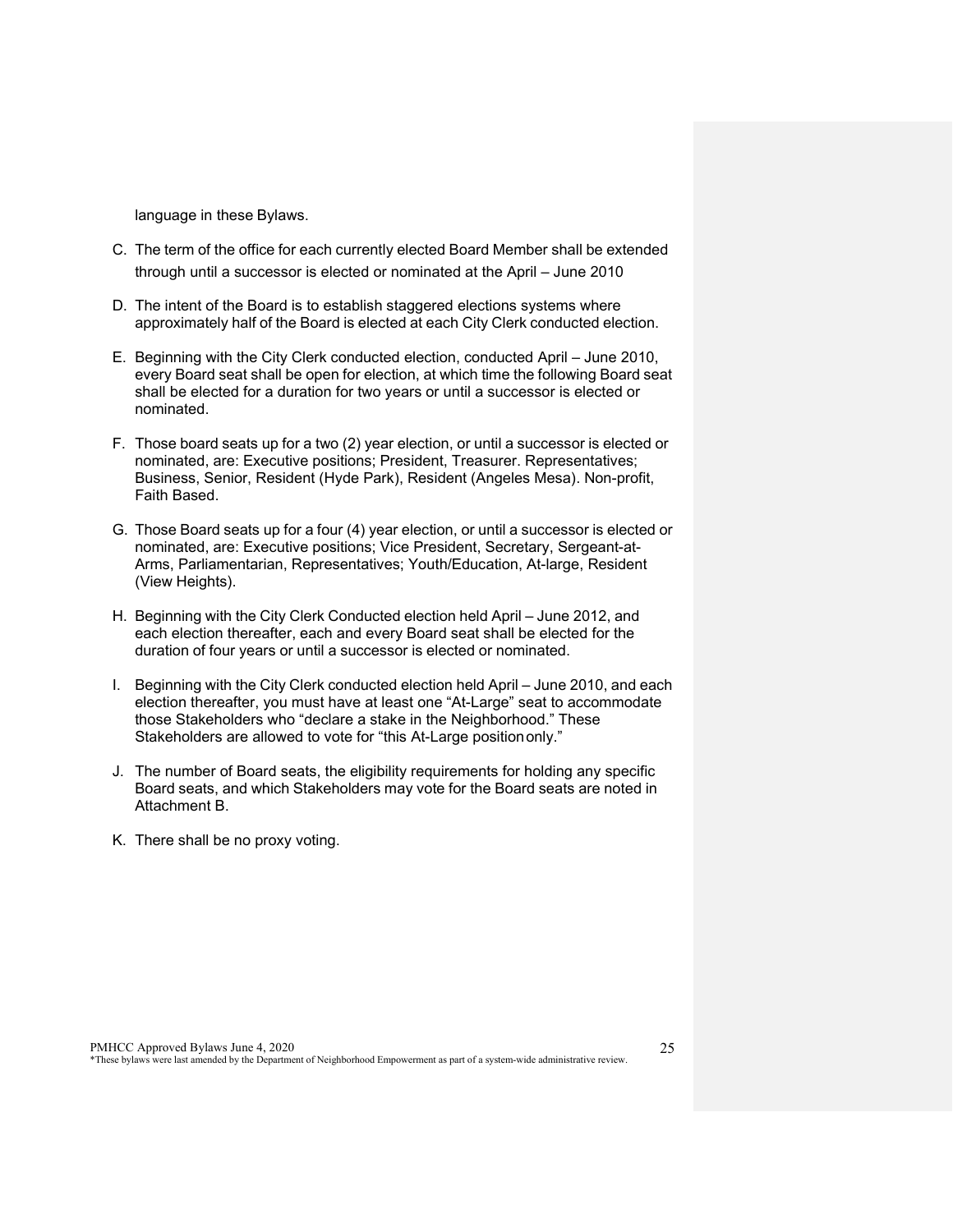## <span id="page-25-0"></span>**Section 3: Minimum Voting Age**

All Stakeholders aged sixteen (16) and above shall be entitled to vote in the Council elections.

Except with respect to a Youth Board Seat, a stakeholder must be at least 16 years of age on the day of the election or selection to be eligible to vote. [See Admin. Code §§ 22.814(a) and 22.814(c)]

#### <span id="page-25-1"></span>**Section 4: Method of Verifying Stakeholder Status**

Voters will verify their Stakeholder status through documentation verification process.

## <span id="page-25-2"></span>**Section 5: Restrictions on Candidates Running for Multiple Seats**

A candidate shall declare their candidacy for no more than one (1) position on the Board during a single election cycle.

#### **Section 6: Other Election Related Language**

Not applicable.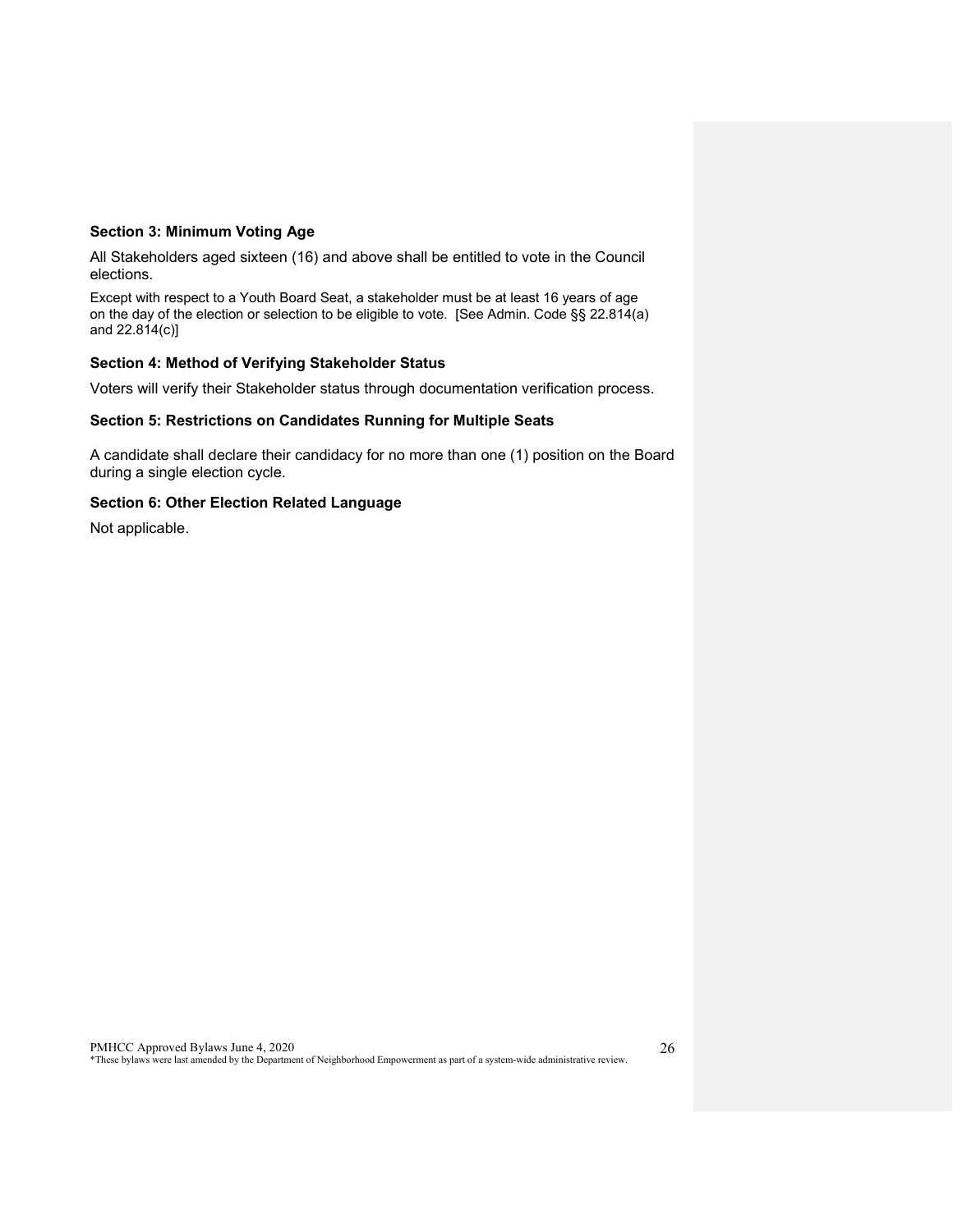#### **ARTICLE XI GRIEVANCE PROCESS**

- <span id="page-26-0"></span>A. Grievances must be in writing and presented to the President. Grievances may be hand delivered to the President during the public comment period of a regular meeting. A written response will be generated within thirty (30) days of receipt of the grievance.
- B. If the Stakeholder is not satisfied with the response of the President, the Stakeholder may request, in writing, a meeting with the Board within fifteen (15) days of receiving the President's response. The Board will meet with the Stakeholder within fifteen (15) days of receiving the request. The Board will generate a written response within thirty (30) days after meeting with the Stakeholder. If the Stakeholder is not satisfied with the Board's response, the Stakeholder may submit a complaint to the Department of Neighborhood Empowerment.
- C. The Neighborhood Council grievance review process will be conducted pursuant to any and all City ordinances, policies and procedures pertaining to Neighborhood Council grievances. The NC shall consult with its legal counsel, the Offices of the City Attorney, throughout this grievance review process.

#### **ARTICLE XII PARLIMENTARY AUTHORITY**

<span id="page-26-1"></span>The Council shall use the Robert's rules of order when conducting Council meetings. Meetings shall be governed by the current edition of Robert's Rules of Order insofar as such rules are not inconsistent with these Bylaws, DONE Regulations, the Los Angeles City Charter, or the Brown Act.

## **ARTICLE XII AMENDMENTS**

<span id="page-26-2"></span>These Bylaws may be amended by a majority of the Board and Stakeholder of the PMHCC and Stakeholder membership in attendance when the vote is taken provided that such amendments were presented in writing at the previous regular meeting. No amendment shall go into effect until submitted to and approved by the Department.

## **ARTICLE XIV COMPLIANCE**

<span id="page-26-3"></span>The Council, its Representatives, and all Stakeholders shall comply with these Bylaws and with any additional Standing Rules or Procedures as may be adopted by the Board of Directors as well as all local, county, state and federal laws, including, without limitation, the Plan, the City Code of Conduct, the City Governmental Ethics Ordinance (*Los Angeles Municipal Code Section 49.5.1*), the Brown Act (*California Government Code Section 54950.5 et seq*.), the Public Records Act, the American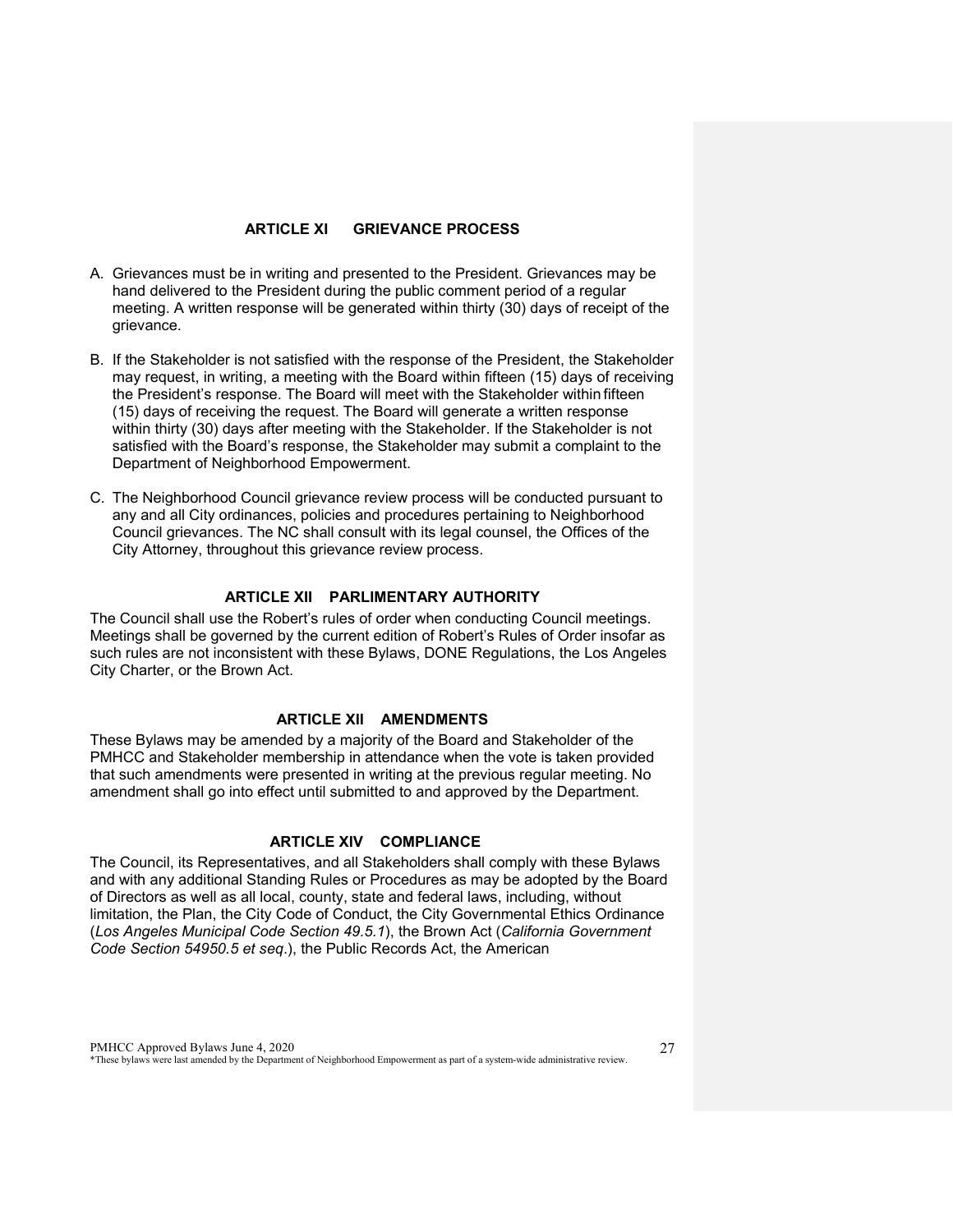Disabilities Act, and all laws and governmental policies pertaining to Conflicts of Interest. The Board shall establish Rules of Conduct and Standing Rules, which may be amended from time to time by a simple majority vote.

#### <span id="page-27-0"></span>**Section 1: Code of Civility**

The Council, its representatives, and all Stakeholders shall conduct all Council business in a civil, professional and respectful manner. Board members will abide by the Commission's Neighborhood Council Board Member Code of Conduct Policy.

## <span id="page-27-1"></span>**Section 2: Training**

All Board members shall take training in the fundamentals of Neighborhood Council, including, but not limited to, ethics, funding, workplace violence and sexual harassment trainings provided by the City within forty-five (45) days of being seated, or they will lose their Council voting rights. All Board Members must take ethics and funding training prior to making motions and voting on funding related matters.

#### <span id="page-27-2"></span>**Section 3: Self-Assessment**

The Board shall annually conduct a self-assessment in which it shall do the following at a minimum:

- A. List community issues that have been presented during the prior year as well as the resolution of any issues, the status of unresolved issues, a plan and timeline for resolving those issues.
- B. Conduct a survey of Stakeholders to determine whether they feel that the community has been well served by the PMHCC.
- C. Present the survey results to the community.
- D. Provide the community an opportunity to comment on the assessment.
- E. Report on PMHCC visibility in the community.
- F. Include an annual report from each Board Member and Committee.
- G. Compile into a document, titled "State of the Community" or word to that effect.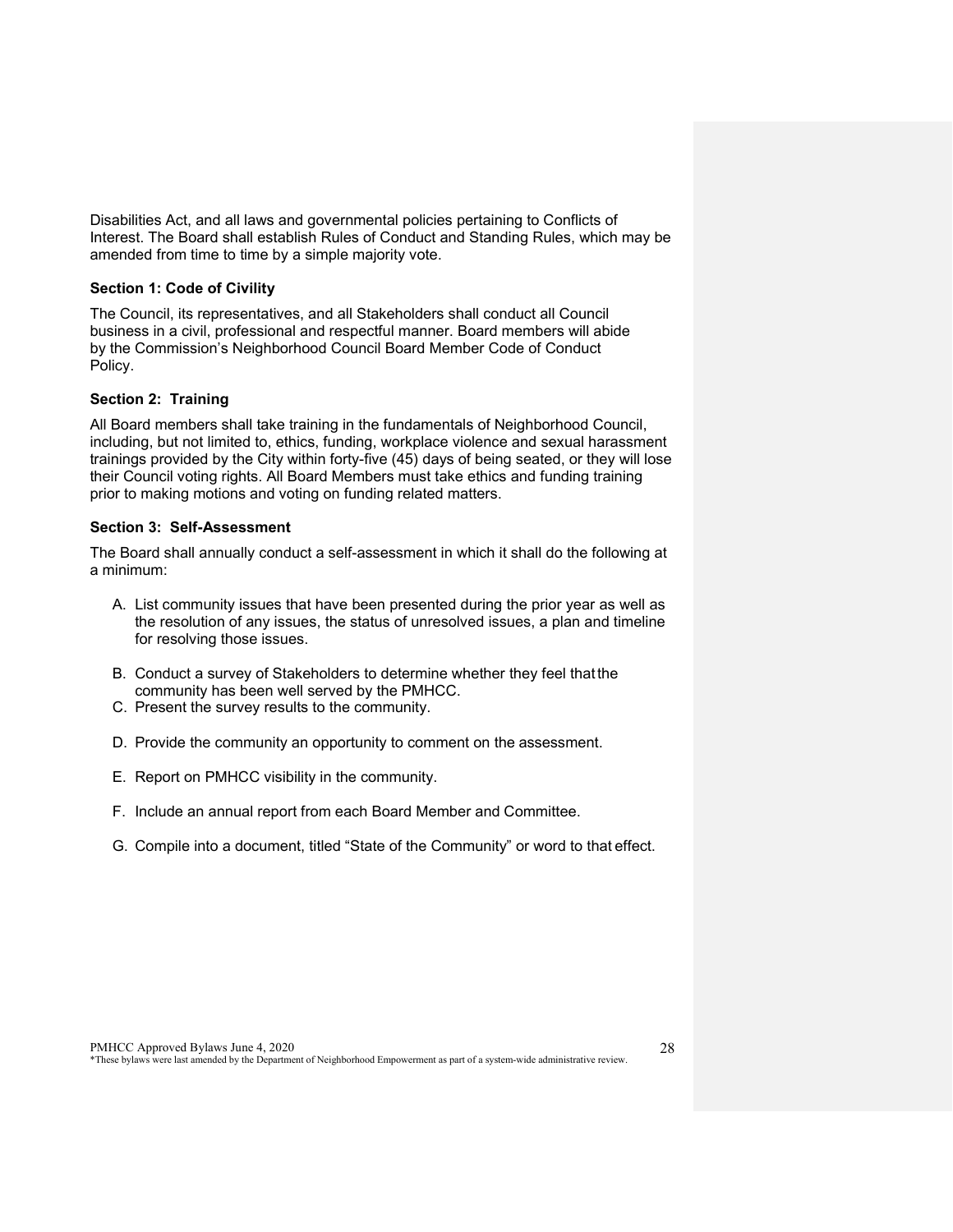<span id="page-28-0"></span>

## **ATTACHMENT A – Map of Park Mesa Heights Community Council**

PMHCC Approved Bylaws June 4, 2021 \*These bylaws were last amended by the Department of Neighborhood Empowerment as part of a system-wide administrative review.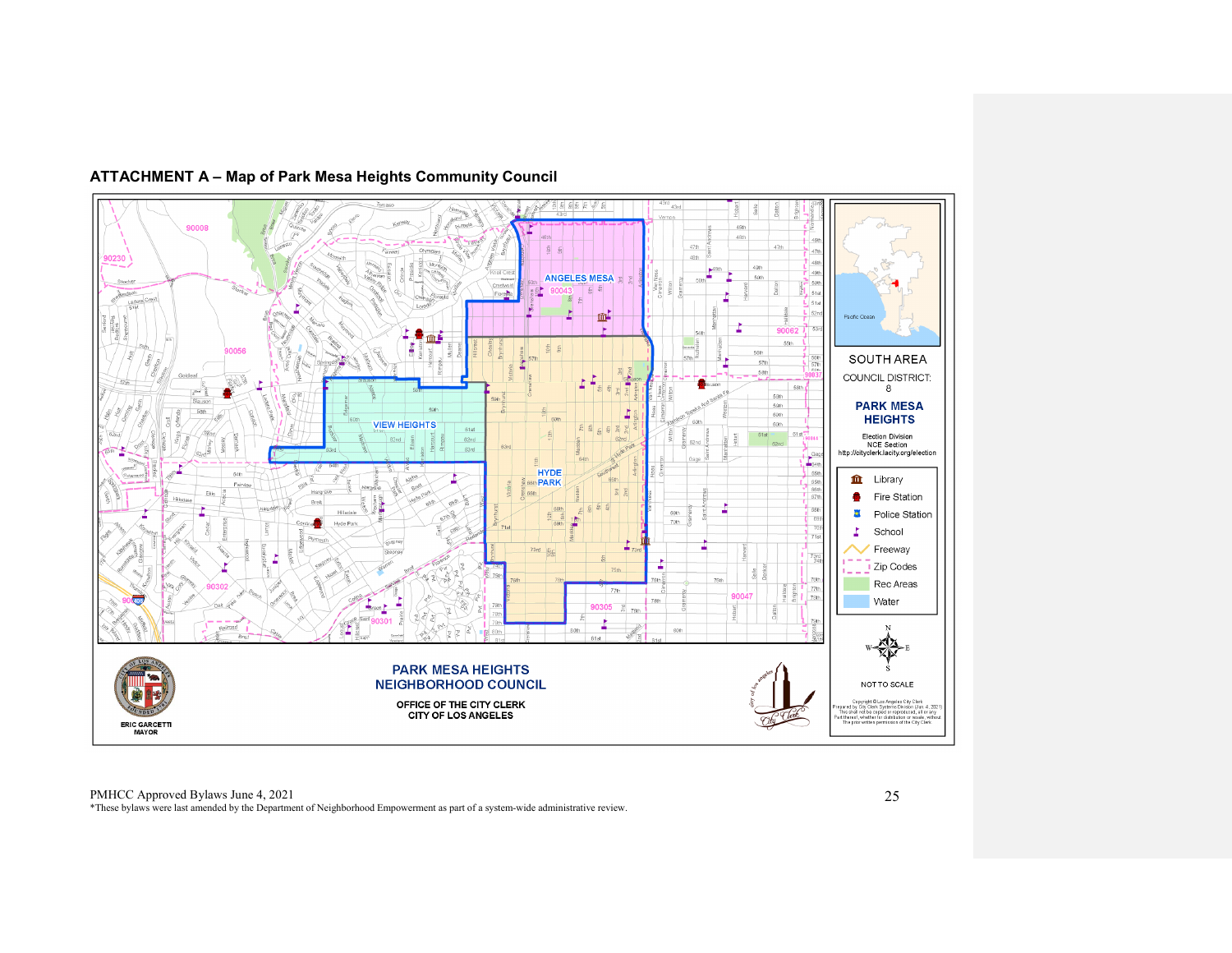## **ATTACHMENT B – Governing Board Structure and Voting**

## **Park Mesa Heights Community Council - 15 Board Seats**

| <b>BOARD POSITION</b>                                              | # OF<br><b>SEATS</b> | <b>ELECTED OR</b><br><b>APPOINTED</b> | <b>ELIGIBILITY TO RUN FOR</b><br><b>THE SEAT</b>                                                                     | <b>ELIGIBILITY TO</b><br><b>VOTE FOR THE</b><br><b>SEAT</b>                                                      |
|--------------------------------------------------------------------|----------------------|---------------------------------------|----------------------------------------------------------------------------------------------------------------------|------------------------------------------------------------------------------------------------------------------|
| At-Large<br>Representative<br>Term: 4 Years<br>(Group B)           | $\mathbf{1}$         | Elected                               | Stakeholder who is 18 years<br>of age at the time of the<br>election.                                                | Stakeholder who are 16<br>years of age at the time of<br>the election.                                           |
| President<br>Term: 4<br>Years<br>(Group A)                         | $\mathbf{1}$         | Elected                               | Stakeholder<br>who<br>lives.<br>works or owns property and<br>who is 18 years of age at the<br>time of the election. | Stakeholders who<br>live.<br>work or own property and<br>who are 16 years of age<br>at the time of the election. |
| Vice<br>President<br>Term:<br>$\overline{4}$<br>Years<br>(Group B) | 1                    | Elected                               | Stakeholder<br>who<br>lives.<br>works or owns property and<br>who is 18 years of age at the<br>time of the election. | Stakeholders who<br>live.<br>work or own property and<br>who are 16 years of age<br>at the time of the election. |
| Secretary<br>Term: 4<br>Years<br>(Group B)                         | 1                    | Elected                               | Stakeholder - who lives,<br>works or owns property and<br>who is 18 years of age at the<br>time of the election.     | Stakeholders who live.<br>work or own property and<br>who are 16 years of age<br>at the time of the election.    |
| Treasurer<br>Term: 4<br>Years<br>(Group A)                         | $\mathbf{1}$         | Elected                               | who<br>Stakeholder<br>lives.<br>works or owns property and<br>who is 18 years of age at the<br>time of the election. | Stakeholders who<br>live.<br>work or own property and<br>who are 16 years of age<br>at the time of the election. |
| Parliamentar<br>ian Term: 4<br>Years<br>(Group B)                  | 1                    | Elected                               | Stakeholder<br>who<br>lives,<br>works or owns property and<br>who is 18 years of age at the<br>time of the election. | Stakeholders who<br>live,<br>work or own property and<br>who are 16 years of age<br>at the time of the election. |
| Sergeant-at-<br>Arms Term: 4<br>Years (Group<br>A)                 | $\mathbf{1}$         | Elected                               | Stakeholder<br>who<br>lives,<br>works or owns property and<br>who is 18 years of age at the<br>time of the election. | Stakeholders who live,<br>work or own property and<br>who are 16 years of age<br>at the time of the election.    |

 $\mathbf I$ 

PMHCC Approved Bylaws June 4, 2020 \*These bylaws were last amended by the Department of Neighborhood Empowerment as part of a system-wide administrative review.

26